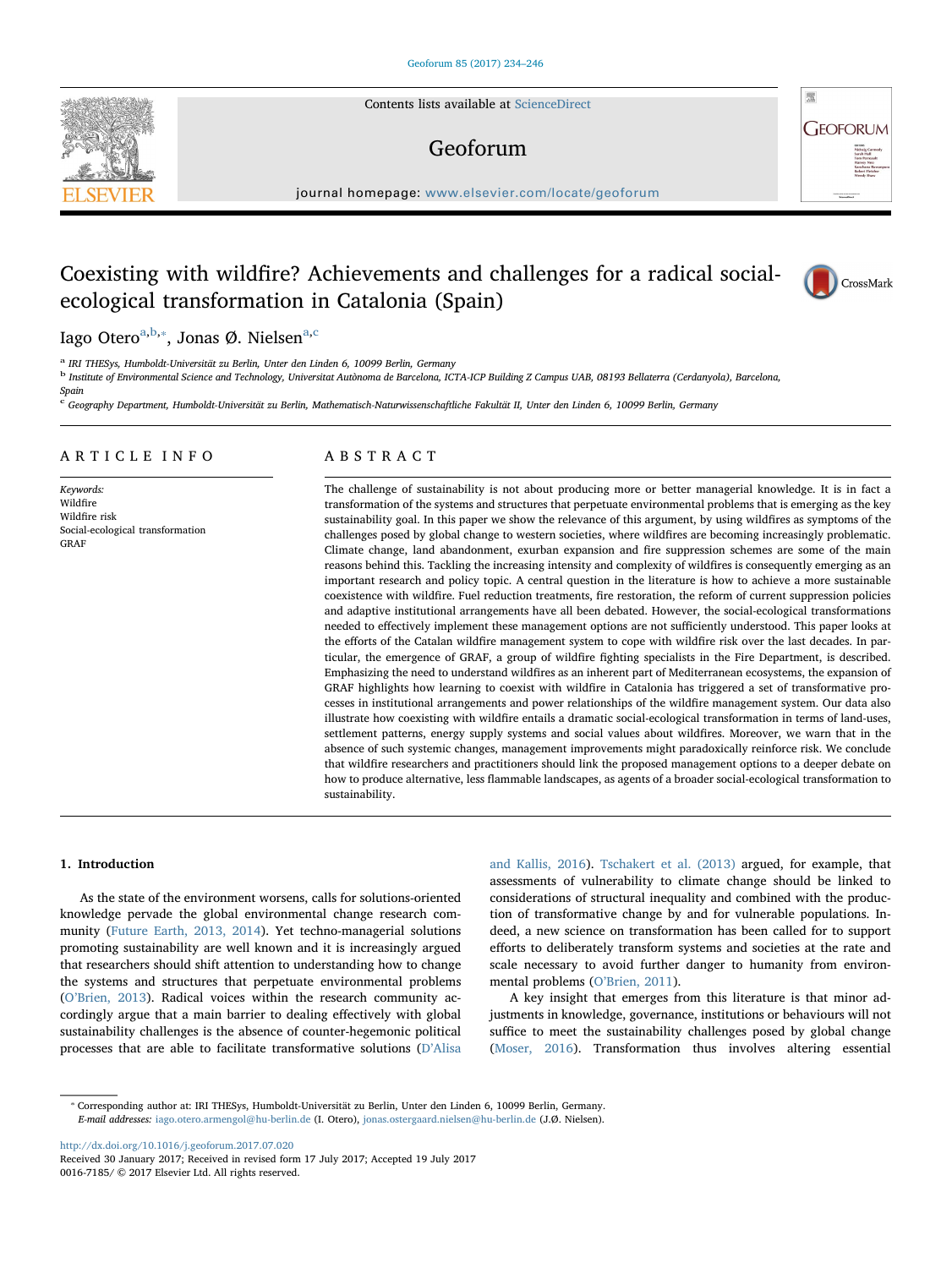attributes of a system towards the creation of a fundamentally new one ([Nelson et al., 2007; Brown et al., 2013](#page-11-4)). [Asara et al. \(2015\)](#page-10-1), for instance, put forward a vision of social-ecological transformation without economic growth as a guiding societal objective, and [Escobar \(2015\)](#page-10-2) deliberately linked degrowth, post-development theory and transition discourses to support the politics of global transformation. In a recent synthesis paper on the future directions in human-environment research, a number of transformative inter- and transdisciplinary research avenues were also emphasized [\(Moran and Lopez, 2016](#page-11-5)). In terms of dealing with global environmental change and sustainability, these studies essentially propose to rethink societies and produce alternative, radically new, social-ecological orders.

This paper supports this position. With a case study illustrating the efforts to coexist with wildfire in Catalonia (Spain), our data shows why and how dealing with global change entails a radical social-ecological transformation. The paper also suggests that unless transformative efforts reach sufficient rate and reach, techno-managerial solutions might actually end up reinforcing environmental problems. Wildfires are thus used as a symptom of the profound changes needed to effectively address sustainability challenges, in the particular setting of western societies. The paper is structured as follows. Section [2](#page-1-0) presents the wildfire literature and the emerging insight that a more sustainable coexistence with wildfires on a rapidly changing Earth requires a rethinking of the underlying systems and structures perpetuating risk. In Section [3](#page-2-0) the case study setting and the methods are described. Section [4](#page-4-0) describes the creation of GRAF, an internationally renowned group of wildfire fighting specialists in the Catalan Fire Department emphasizing the need to coexist with wildfire. The section focuses on how GRAF's knowledge changed the wildfire management system in conflicting and yet productive ways. Section [5](#page-7-0) shows the potential unintended consequences of an improved wildfire management system that operates within the current social-ecological system's constraints. Section [6](#page-7-1) shows the consequent attempts of GRAF to transform the social-ecological practices and values underlying risk beyond the wildfire management system. Section [7](#page-8-0) discusses the implications of our findings and Section [8](#page-10-3) provides some conclusions.

## <span id="page-1-0"></span>2. Coexisting with wildfires: a challenge to the current socialecological arrangements

Global projections suggest that climate change will rapidly alter the Earth's fire patterns. Fire activity is expected to increase in some areas of the planet and to decrease in others [\(Krawchuk et al., 2009; Moritz](#page-11-6) [et al., 2012\)](#page-11-6). The length of fire seasons has increased globally ([Jolly](#page-11-7) [et al., 2015\)](#page-11-7) and fire seasons are expected to be more severe in the future ([Flannigan et al., 2013](#page-10-4)). In Europe, forest damage caused by wildfires has increased and is expected to escalate in the coming decades ([Schelhaas et al., 2003; Seidl et al., 2014\)](#page-11-8). In the west of the US, large wildfire activity increased markedly in the 1980s ([Westerling](#page-12-1) [et al., 2006](#page-12-1)) with fire seasons likely becoming prolonged [\(McKenzie](#page-11-9) [et al., 2004](#page-11-9)). Climate trends are also expected to make wildfire risk worse in some regions of Australia (O'[Neill and Handmer, 2012\)](#page-11-10) as well as in regions of the UK where up until now wildfires have not been a major problem [\(Albertson et al., 2010\)](#page-10-5). These trends are especially worrisome because many fire-prone regions in the world are densely populated and have high social and economic value [\(Doerr and Santín,](#page-10-6) [2016; Moritz et al., 2014\)](#page-10-6). Climate change thus adds to other drivers exacerbating risk in fire-prone regions, such as land-use changes and the development of residential areas [\(Fischer et al., 2016\)](#page-10-7).

New insights into how societies might learn to deal with wildfire risk are therefore greatly needed and a growing literature on how to coexist with it is emerging. Much of this literature looks beyond the techno-managerial aspects of wildfire extinction and prevention. [Eriksen \(2014\),](#page-10-8) for instance, concluded that wildfire resilience is not only found in the fire department but in the ability of all family members to contribute to fire preparedness, challenging gendered

patterns of risk engagement and vulnerability. The review by [McCa](#page-11-11)ffrey [\(2015\)](#page-11-11) found that social relationships in wildfire prone areas can increase wildfire preparedness by building a sense of community that facilitates the exchange of crucial information. Similarly, [Prior and](#page-11-12) [Eriksen \(2013\)](#page-11-12) showed that community cohesion supports the adoption of protective measures (such as the reduction of combustible materials around houses) that contribute to adaptive capacity and resilience. In particular, the authors emphasized how people draw on social cohesion to get the support and resources necessary to undertake such measures. Community wildfire resilience was also shown to be potentially enhanced by adaptive governance mediated by institutions at multiple scales, as it opens social opportunities to learn from and adapt to wildfire ([Abrams et al., 2015](#page-10-9)). Community involvement and collaboration across agencies and scales was indeed emphasized as a key factor for effectively planning wildfire risk mitigation schemes [\(Plana](#page-11-13) [et al., 2015\)](#page-11-13). A better integration between wildfire risk management and land-use planning was likewise highlighted by [Moritz et al. \(2014\)](#page-11-14), who argued for example that restricting development in the most fireprone locations should be considered by governments and agencies.

These multi-scale collaborative planning networks including public agencies and stakeholders were shown to facilitate ecological fire restoration in the US by overcoming institutional barriers within the wildfire management system, dominated by a traditional suppression rationale [\(Butler and Goldstein, 2010\)](#page-10-10). There, an emerging emphasis is detected in the literature on the need for incentives that encourage fire managers to consider the beneficial effects of allowing wildfires to burn under certain circumstances rather than suppressing them all [\(Donovan](#page-10-11) [and Brown, 2007; North et al., 2015; Thompson et al., 2015\)](#page-10-11). To make fire restoration possible and reduce suppression-driven risk levels, social acceptance of and the demand for alternative fire management strategies have been stressed as crucial [\(Calkin et al., 2015\)](#page-10-12). Supporting these transitions, models focusing on the complex interplay between the social and ecological conditions and the processes influencing wildfire risk have been proposed to facilitate stakeholders' deliberation about alternative policies, including fire restoration [\(Fischer et al.,](#page-10-7) [2016; Spies et al., 2014\)](#page-10-7).

Coexisting with wildfire in a rapidly changing Earth thus requires a number of interlinked social, institutional and ecological changes. These changes altogether hint at a substantive transformation of the current social-ecological setup. However, the literature to date has only started to approach the wildfire topic from an outspoken transformative perspective, and it is this gap that we address in this paper. [Howitt \(2014\),](#page-11-15) for instance, explored what coexisting with wildfire might mean and argued that a profound rethinking of fundamental social-ecological relationships might be required. O'[Neill and Handmer \(2012\)](#page-11-10) similarly pointed out the need for "transformative adaptation", an adaptation which is concerned with the root causes of wildfire vulnerability and that calls for deep shifts in people's relationships with the environment. The data presented in this paper supports such positions. Inspired by political ecology ([Robbins, 2012; Swyngedouw, 2010; Martinez-Alier, 2002; Swyngedouw](#page-11-16) [and Heynen, 2003](#page-11-16)), we ask how a social-ecological transformation towards coexisting with wildfire might unfold on the ground and at which pace. Furthermore, we ask which social actors promote or resist it, and what the main challenges ahead will be. We use a case study [\(Yin, 2014\)](#page-12-2) from Catalonia, Spain. There, changing land-uses and settlement patterns, increasing population density, and a warmer climate have resulted in a very fragile human-environment context concerning wildfires. As a reaction to the large wildfires of the 1980s and 1990s changes in public policies were implemented, including a reconfiguration of the wildfire management system that we explore empirically. Following [Fischer et al.](#page-10-7) [\(2016\)](#page-10-7) we treat current wildfire risk levels as symptoms of a set of interrelated social and ecological conditions and processes considered to be socially undesirable and unsustainable. As wildfires synthesize their surroundings [\(Pyne, 2009, 2012\)](#page-11-17), analysing them reveals the challenges faced by their social-ecological and politic-economic contexts under global change.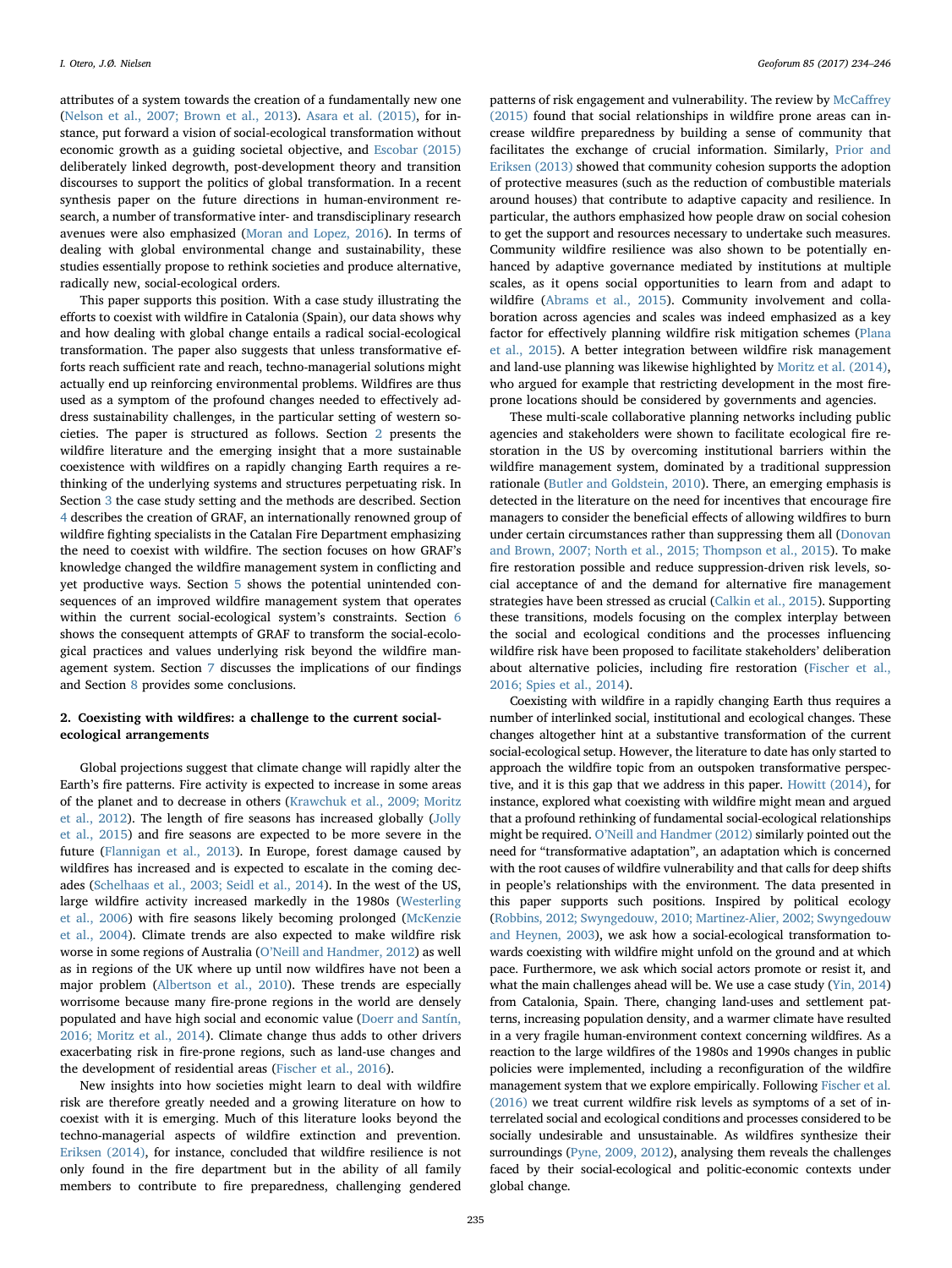<span id="page-2-1"></span>

Fig. 1. Map of the study region. (a) The region (comunitat autònoma) of Catalonia in Spain. (b) Catalonia with its 4 provinces and its administrative city. Source: our own.

#### <span id="page-2-0"></span>3. Case study

#### 3.1. Context

## 3.1.1. Catalonia: a flammable and vulnerable landscape

Catalonia is located in northeastern Spain ([Fig. 1\)](#page-2-1). The region has a population of 7.5 million inhabitants and over 60% live in the metropolis of Barcelona ([IDESCAT, 2016](#page-11-18)). It is among the most affluent regions of Spain and a main tourist destination [\(INE, 2016](#page-11-19)). The climate is Mediterranean with hot and dry summers. This, combined with a landscape dominated by continuous woody vegetation (resulting from land abandonment) and increasingly dry conditions due to climate variations, have created a particularly vulnerable region to wildfires. Settlement patterns are also contributing to this, with many residential areas expanding into the woodlands. The annual area burnt over the last decades varied greatly with extreme values in 1986 and 1994 ([Fig. 2](#page-3-0)). Wildfires were concentrated in the months of June, July and August, mostly occurring in the afternoons. The main cause was arson (24.5%), followed by out-of-control agricultural fires (13.5%), un-known causes ([1](#page-2-2)2.3%), and lightning  $(10.6\%)$ .<sup>1</sup> 73% of the total burnt area was due to wildfires larger than 500 ha, which represented 0.5% of the total number of wildfires. $<sup>2</sup>$  $<sup>2</sup>$  $<sup>2</sup>$  The number of large wildfires in Cata-</sup> lonia increased during the second half of the 20th century [\(Díaz-](#page-10-13)[Delgado et al., 2004; González and Pukkala, 2007](#page-10-13)) and a positive relationship between climate warming and wildfire occurrence was discernible [\(Piñol et al., 1998\)](#page-11-20). Scenarios for the forthcoming years indicate a considerable increase in the number of fires and the area burnt as climate becomes warmer and drier ([Brotons et al., 2013; Loepfe](#page-10-14) [et al., 2012\)](#page-10-14). The Fire Department expects events where simultaneous large wildfires with virulent behaviour will cause unprecedented civil emergencies, threatening residential areas, transport routes and economic activities ([Costa et al., 2011](#page-10-15); [Fig. 3\)](#page-3-1). As in other countries of Mediterranean Europe, the emergencies due to large wildfires are a relatively new phenomenon in the environmental history of the region, characterized by a long-term use of fire to manage agricultural and pastoral landscapes [\(Pyne, 1997, 2012](#page-11-21)).

#### <span id="page-2-5"></span>3.1.2. A wildfire management system based on suppression

Economic development in Catalonia took off in the 1960s. Land abandonment, forest regrowth, urbanization and industrialization called for improved fire and rescue services, especially in the rapidly growing metropolis of Barcelona. In 1962 the Barcelona Province Authority integrated the municipal fire departments and created an umbrella organization to develop fire prevention and extinction on a provincial scale ([Savalls, 2009a\)](#page-11-22) but the problem of wildfires remained unabated ([Fig. 2\)](#page-3-0). In 1980 the Catalan autonomous regional government – restored after Franco's dictatorship – created a Fire Department that integrated all of the municipal and provincial departments in a common organization consisting of both professional and volunteer firefighters ([Savalls, 2009b\)](#page-11-23). The new Fire Department however, was not able to tackle the large wildfires experienced in 1986 which burned approximately 65,800 ha [\(Fig. 2](#page-3-0)). As a response, aerial firefighting systems, fire stations and fleets of fire engines were expanded [\(Savalls,](#page-11-23) [2009b\)](#page-11-23). At the same time, the government launched a new wildfire prevention model that enabled a rapid detection of fires starting and the active involvement of forest owners through forest defence associations ([Peix, 1999\)](#page-11-24). Despite these efforts another adverse wildfire season occurred in 1994 ([Fig. 2](#page-3-0)), resulting in casualties to both firefighters and civilians ([Savalls, 2009b\)](#page-11-23). The Fire Department responded again by increasing aerial firefighting systems but also by improving operational organization and information flows including the use of digital communication systems and GPS (Head of the Fire Department in 1994, interviewed in this research). Further developments in the 1990s included the establishment of a legal body on wildfire prevention including compulsory municipal prevention and emergency planning in high risk areas. Low fuel strips around residential areas and along roads and electric lines, and regulation of fire use in forests and pasturelands were also implemented. $3$  A wildfire management system was thus consolidated based on a reduction of fires starting and a rapid response with water from fire engines and aerial means. In Catalonia the responsibility of wildfire management is distributed across several institutions operating and interacting at different scales. These include the autonomous regional government's ministries of the Interior and Agriculture, municipalities, the Barcelona Province Authority, natural protected areas, and forest defence associations made up of forest landowners, town councils and volunteers [\(Otero et al., submitted for](#page-11-25) [publication\)](#page-11-25).

## 3.2. Methods

This paper presents qualitative data collected by combining participant observation in GRAF and semi-structured interviews with relevant actors in wildfire extinction and prevention, and secondary data such as newspaper articles and legislation. Additional data comes from work and long term observations on wildfire management that have been conducted in Catalonia since 2003, both from researcher and practitioner sides (e.g. [Otero, 2011; González-Hidalgo et al., 2014](#page-11-26)).

Participant observation was aimed at obtaining detailed

<span id="page-2-3"></span><span id="page-2-2"></span> $^{\rm 1}$  Wildfire Prevention Service, Ministry of Agriculture. Data for the period 1994–2015.  $^{\rm 2}$  Wildfire Prevention Service, Ministry of Agriculture. Data for the period 1983–2012.

<span id="page-2-4"></span><sup>3</sup> Catalan Forest Law 6/1988; Order 21 June 1993 on controlled burning in high mountain areas; Civil protection plan for wildfire emergencies, 29 September 1994; Decree 64/1995 on wildfire prevention measures.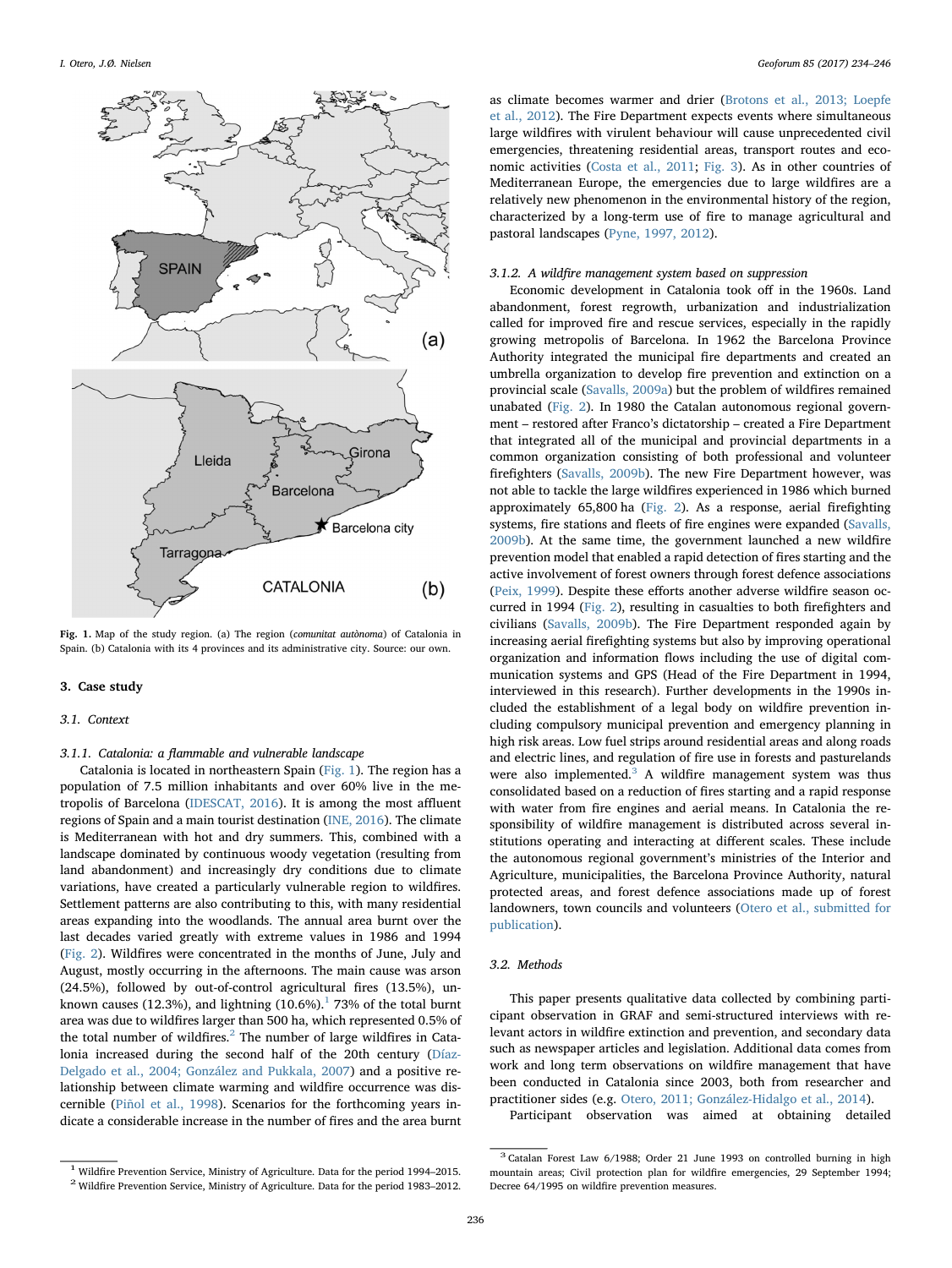Burnt area (ha)

## Number of wildfires

<span id="page-3-0"></span>

Fig. 2. Burnt area and number of wildfires in Catalonia for the period 1970–2015. Source: Wildfire Prevention Service, Ministry of Agriculture. These statistics include forest fires and exclude fires affecting agricultural and urban areas. 'Forest' includes both areas with tree cover and no tree cover such as shrublands and pasturelands. Small wildfires are underregistered for the years prior to 1992. The wildfires occurring in the Lleida province prior to the mid 1980s are missing. Wildfires affecting more than one municipality are sometimes registered more than once. Winter wildfires affecting pastures with no tree cover are only registered from the end of the 1980s.

<span id="page-3-1"></span>

Fig. 3. Example of the high wildfire risk landscapes currently existing in Catalonia. The orthophoto shows the Montseny area belonging to the Barcelona Metropolitan Region. Strategic transport infrastructures, concentration of industrial activities and dispersed settlement structures among extensively forested ranges make the region highly vulnerable to large wildfires. Source: Institut Cartogràfic i Geològic de Catalunya (flight 08-2016).

experiential knowledge ([Bernard, 2002\)](#page-10-16). The first author spent two wildfire seasons in Catalonia (23 June to 24 August 2014 and 15 June to 27 July 2015) with different GRAF teams following their day-to-day

activities. Participant activities included, but were not limited to, internal GRAF meetings, meetings between GRAF fire-fighters and commanders of the Fire Department, monitoring risk at the general Fire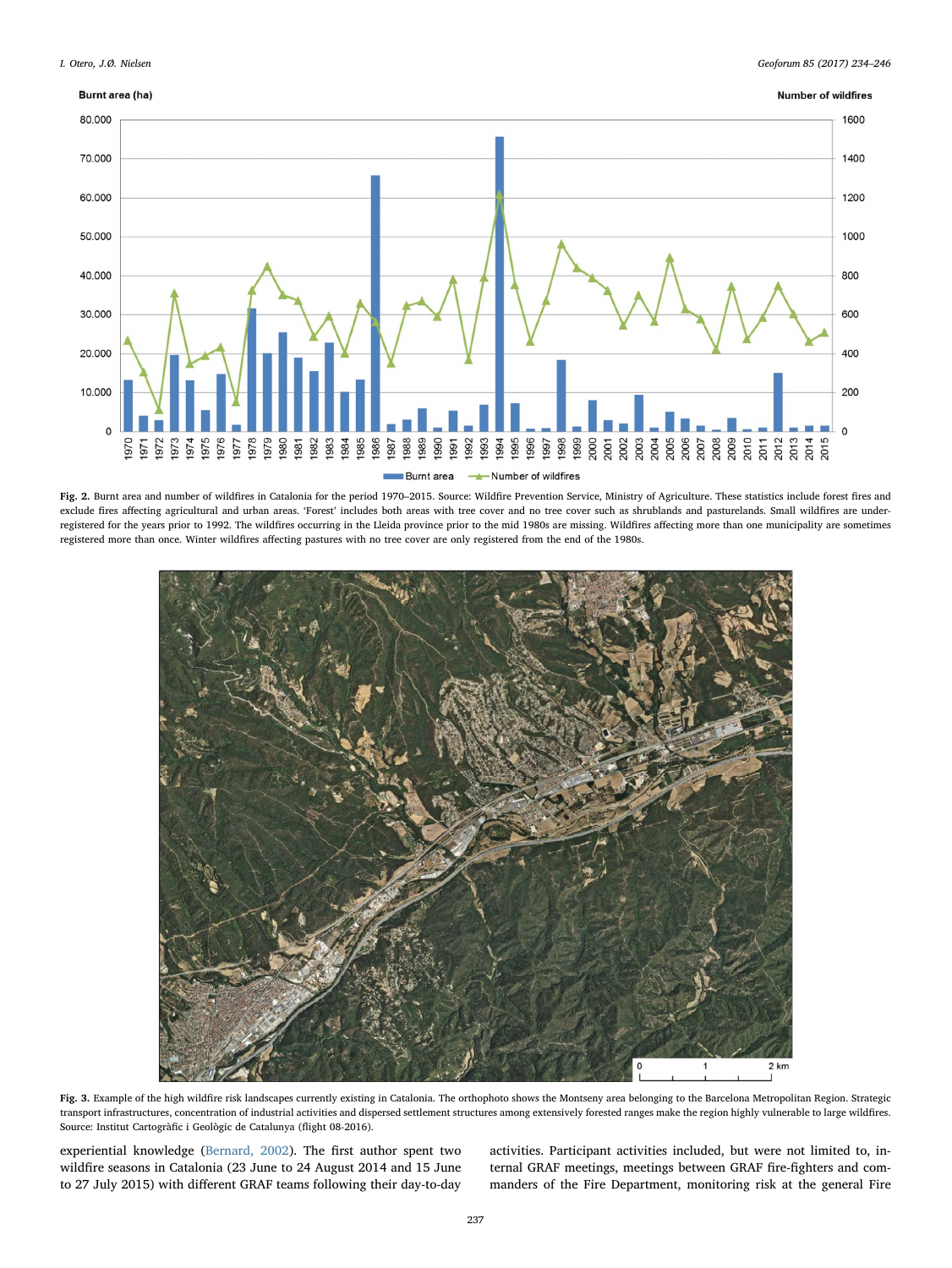Department's headquarters, patrolling high risk areas, and fighting wildfires. Observation focused on GRAF practices of wildfire fighting, risk forecast, and prevention, as well as the visions of (wild)fire's role in the landscape that underpin these practices. It also focused on the historical and current interaction between the practices and visions of GRAF with those of other actors of wildfire prevention and extinction, both within and outside the Fire Department. Informal and unstructured interviews with GRAF fire-fighters, notably about the creation and consolidation of GRAF, were also conducted. The data collected from participant observation provided insights that were explored further through semi-structured interviews.

Semi-structured interviews were conducted with 35 informants directly involved in wildfire prevention and extinction in Catalonia. We used purposive sampling, a nonprobability sampling method where informants are selected according to their ability to serve the purpose of an inquiry [\(Bernard, 2002](#page-10-16)). Our purpose was to explore the range of visions for wildfire prevention and extinction as well as the current practices resulting from those visions. Specifically, we wanted to understand the (dis)agreements, conflicts and syntheses between them and how some became dominant. Informants included forest engineers working in public wildfire prevention schemes, forest landowners, leaders of local wildfire prevention volunteer groups (forest defence associations), managers of protected areas, GRAF fire-fighters from the central technical unit and the regional units, non-GRAF fire-fighters, commanders of the Fire Department, and researchers on wildfire risk management. The sample also included different positions within the Fire Department's command hierarchy; institutions working at the municipal-, provincial-, and Catalan level; positive as well as negative views of wildfire as perturbation; and diverse territorial backgrounds ranging from metropolitan Barcelona to the rural southern region. Some of the GRAF firefighters with whom we regularly interacted were included in the sample. The sample also included key actors in the process of development of GRAF such as the head of the Fire Department and the Minister of the Interior when it was established, as well as GRAF's head.

An interview guide was used. This included five groups of questions: (1) Personal background, (2) Current job, (3) Experience in (large) wildfires, (4) Fire and wildfire, and (5) Ideal society. Group #1 included biographical information that could be used as a spatial and temporal frame to interpret the data collected from the informant. Group #2 explored in detail his/her job or activity of wildfire prevention/extinction. Group #3 asked the informant to talk about particular wildfire events that he or she had experienced, with a focus on the positive and negative interactions with other actors. Group #4 asked what fire is and what wildfire is. Group #5 related the visions of informants about (wild)fire to their visions of the ideal society, and asked about the role of (wild)fire in that society. The guide was adapted to the informant's profile and the information that we intended to retrieve from him/her. Informants that did not belong to GRAF, for instance, were asked about their opinions on the positive and negative contributions of GRAF to the Catalan wildfire management system. All interviews were conducted in Catalan by the first author during the summer of 2014 ( $n = 31$ ), spring 2015 (n = 1), and summer 2015 (n = 3). They lasted from 0.5 to 2.2 h. All but one were recorded and transcribed. The non-recorded interview was synthesized drawing on extensive notes taken during it.

Participant observation notes and interview transcriptions were coded in NVivo 10 for Windows. Coding aimed at structuring the qualitative data by highlighting key themes and looking at their relationships. Codes were created for (1) institutions and actors in the wildfire management system, (2) conflicting and synergistic interactions between them, (3) processes and topics of particular interest, (4) experience in large wildfires; (5) visions of (wild)fire; and (6) an ideal society and envisioned social-ecological transformation. In the paper, we refer to data from interviews with the number of the informant in brackets, together with the informant's profile the first time he/she is mentioned. For those informants whose identity could be revealed by

the information given, we sent individual emails with all excerpts attributed to them in the text, and obtained written permission to publish them. Data from participant observation is integrated into the narrative.

Secondary data were collected from several public administrations working on wildfire prevention and extinction and forest management, including wildfire statistics, legislation, lawsuits, internal documents and a selection of relevant newspaper articles. Secondary data is referred to in the text as footnotes.

## <span id="page-4-0"></span>4. Achievements: reshaping the wildfire management system

### 4.1. A new way of dealing with wildfires: the creation of GRAF

In July 1998 a fast moving wildfire once again surpassed the ca-pacity of the Fire Department and burned 27,27[4](#page-4-1) ha.<sup>4</sup> "Catalonia burns again", the press informed, stressing that the "fire nightmare" of 1994 was happening all over again (see Section  $3.1.2$ ).<sup>[5](#page-4-2)</sup> The Minister of the Interior and the politician responsible for the Fire Department at that time told us in an interview that "after that wildfire there was a political fuss" resulting in the left opposition attacking the conservative government for their incompetence (#35). After the fires in 1986 and 1994, the subsequent reorganization of the Fire Department and the improved firefighting capacity, ordinary explanations and solutions to the wildfire problem no longer seemed tenable. Some weeks after the 1998 wildfire, an extraordinary plenary session in the Catalan Parliament was thus held, forcing the government to commit to a revision of its policy on wildfire extinction.<sup>[6](#page-4-3)</sup> Meanwhile, some commanders within the Fire Department realized that putting out some wildfires in the past had contributed to the accumulation of fuel and even larger wildfires (#24, head of the Fire Department ca. 1992–2001). New knowledge on wildfire prevention and extinction was therefore greatly needed by both politicians and techno-managerial staff.

A set of alternative ideas and practices on wildfire fighting and prevention had already been underway in the years prior to the 1998 wildfire. In the Fire Department's school, where firefighters are trained, a group of instructors incorporated the use of cartography and the analysis of wildfire behaviour into the curriculum (#22, instructor of the Fire Department's school at that time). Researchers at the Forest Sciences Centre of Catalonia were now viewing wildfires as having predictable patterns rather than being unpredictable or circumstantial events, and conceptualized large wildfires as symptoms of unbalanced social-environmental relationships (#33, researcher at the Forest Sciences Centre of Catalonia). According to several of our sources, many of the new ideas on fire ecology, management and behaviour were introduced from the US by a professor from the Lleida University, where forest engineers were trained. A network of people was formed from the Lleida University, the Fire Department's school, and the Forest Sciences Centre of Catalonia, and through joint activities and shared ideas, the need to go beyond the predominant suppression paradigm emerged. One such activity was a prescribed burning<sup>[7](#page-4-4)</sup> in March 1998. This was organized to illustrate the prevention potential of prescribed burnings and to show a new way of managing forests (#9, GRAF technician). The organizer of the burning was the current head of GRAF Marc Castellnou, a forest engineer of the Forest Sciences Centre, trained at the Lleida University, and volunteer firefighter for the Fire Department. During our fieldwork he explained that as a consequence of the

<span id="page-4-1"></span><sup>4</sup> Wildfire database, 1800–2013, GRAF, Fire Department, Ministry of the Interior. The area reported for this wildfire by the Fire Department is larger than the area reported by the Wildfire Prevention Service (see discrepancy with [Fig. 2\)](#page-3-0). <sup>5</sup> La Vanguardia, 21 July 1998, pages 1 and 24.

<span id="page-4-2"></span>

<span id="page-4-3"></span><sup>6</sup> La Vanguardia, 6 August 1998, page 15.

<span id="page-4-4"></span><sup>7</sup> In the paper, "prescribed burning" refers to the planned use of fire under specifi<sup>c</sup> environmental conditions for fuel load reduction (wildfire prevention) as well as for ecosystem and landscape management objectives.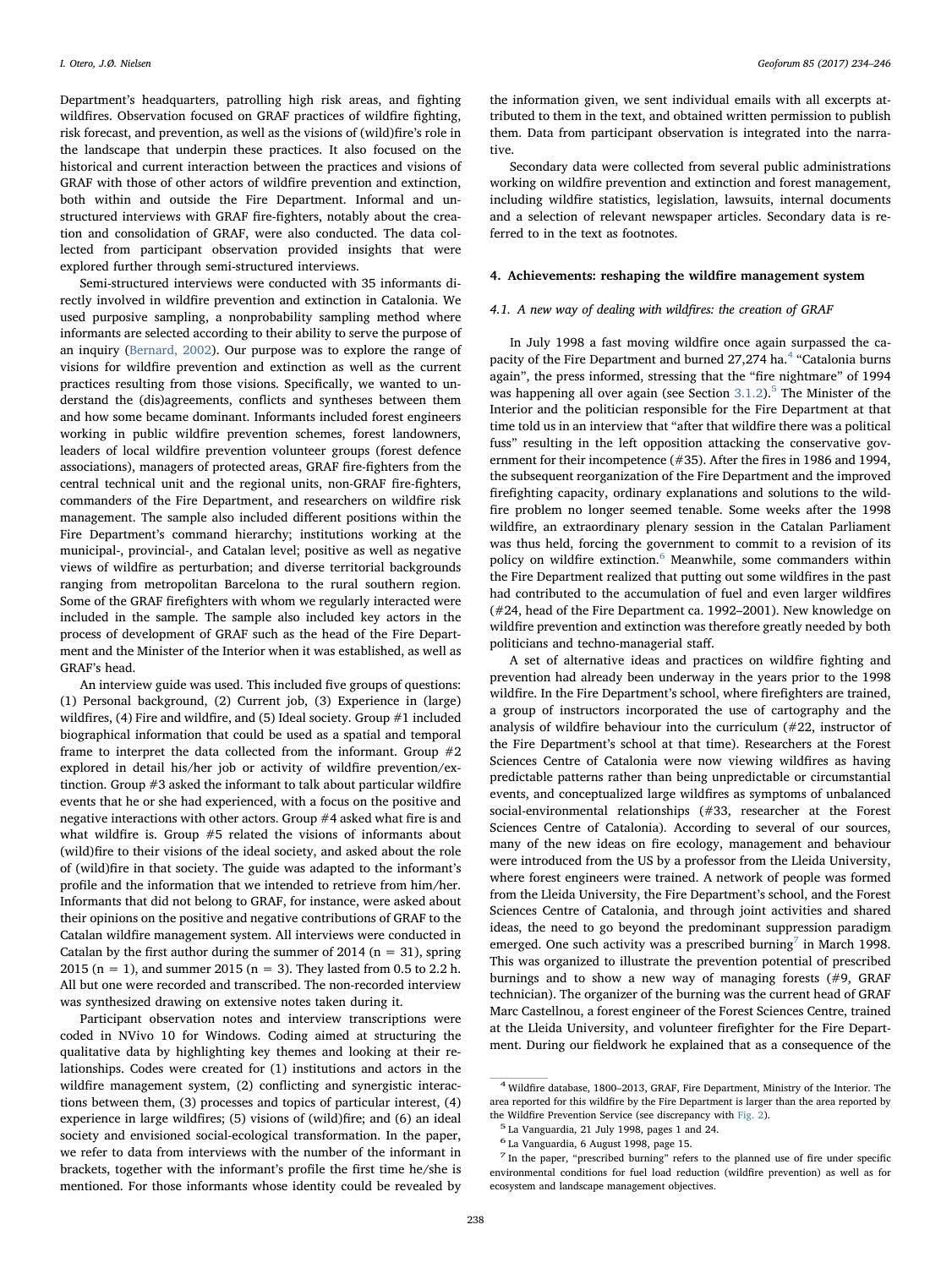burning he was expelled from the Fire Department: "A firefighter must extinguish and not set fire", he was told.

Things did however change after the 1998 wildfire. The Minister of the Interior and the head of the Fire Department agreed to create a group of wildfire fighting specialists that would extend the range of firefighting techniques by incorporating the use of fire and that would bring new scientific and technical knowledge for wildfire analysis (#24; #35). The head of the Fire Department had heard of Castellnou and realized that, unlike many other forest engineers, he was not only familiar with forestry and fire ecology but also with extinguishing systems being a firefighter himself (#24). Castellnou was consequently reinstated by the Fire Department, and in 1999 he started to train a selection of firefighters on wildfire analysis and on the use of fire as a prevention and suppression tool (#22). In our interviews, these firefighters stressed the change of approach that they witnessed. The training allowed them, according to one interviewee, to understand the reasons behind wildfire behaviour, something he contrasted with the traditional visceral way of fighting fires (#17, GRAF fire-fighter). The press followed suit, informing of "a 180 degree turn in the strategy of the government against wildfires" as "fire went from being an enemy to an ally". [8](#page-5-0)

The new group was named GRAF after the Catalan acronym for Support Group for Forest Interventions. It was launched on May 28, 1999 [\(Savalls, 2009b\)](#page-11-23). The following year, young forest engineers trained at the Lleida University or working in the Forest Sciences Centre joined GRAF as temporary employees during the wildfire season. They were hired to come up with a new type of cartography for the Fire Department but soon started to participate in prescribed burnings and to support the firefighters in wildfire analysis (#26; #28, GRAF technicians). The minister told us in an interview that those youngsters, working in a room with their computers, "looked like a cyst" in the Fire Department. They "slept in sleeping-bags" in the office which "looked like a commune" (#35). For him, and for many other informants, it was apparent that an alternative way of dealing with wildfires had entered the Fire Department.

### 4.2. Reorganizing the Fire Department

The creation and integration of GRAF into the Fire Department was not smooth however. Some sectors, including trade unions, rejected the idea of allowing outsider forest engineers to define how to fight wildfires (#12, ex-GRAF fire-fighter; #24). Two of the first young forest engineers enrolled in GRAF told us that they were regarded as "the minister's kids" and that telling experienced firefighters what to do was not easy (#26; #28). The then head of the Fire Department told us that an integrative strategy was implemented to appease such tensions. Since 1999 intermediate commanders were enrolled in GRAF and trained on wildfire analysis and fire use, while the novice forest engineers entered the Fire Department as commanders through public examination (#24). Still, as GRAF started to put its ideas into practice, some of the regional commanders saw their authority and exclusive rights to decision-making threatened and were strongly opposed to GRAF (#12; #14, GRAF's head; #22; #35). The rapid promotion of GRAF members also created jealousy among non-GRAF firefighters (#6, fire-fighter). Non-GRAF firefighters accused GRAF of acting outside the commanders' orders, misusing suppression fire $\degree$  and putting firefighters at risk (#2, auxiliary GRAF fire-fighter; #6; #7, fire-fighter; #12; #24). The incorporation of suppression fire indeed questioned the dominance of water (#12; #22), but clearly the conflict was not only a matter of methods. According to the Minister of the Interior at that time, the creation of GRAF came with "strong resistance within the Fire Department because it meant changing its organizational structure" (#35).

GRAF grew in spite of such tensions. It is currently made up of 84 firefighters (36 initially) and it is now an essential component of the Fire Department. The reasons for this are clearly related to its success in predicting, preventing, explaining, managing and ultimately extinguishing wildfires. These abilities are closely linked to two sub-units of GRAF. GRAF-01 sits in the Fire Department's central control room located just outside Barcelona. It forecasts wildfire risk and monitors and coordinates GRAF regional units on the ground. Risk forecast combines weather, topographic, and fuel conditions, recently observed fire behaviour and past wildfire events to predict expected wildfire types and come up with a strategy<sup>[10](#page-5-2)</sup> to fight or manage them. As observed in the field, GRAF-01's forecast shapes crucial decisions of the Fire Department such as resource allocation. GRAF-00 on the other hand analyses the wildfire in situ and suggests appropriate strategies for the current situation to the emergency's head, who is a non-GRAF high ranked commander of the Fire Department. Strategies generally involve identifying suppression opportunities (i.e. areas with lower fire spreading rates, deriving from fuel discontinuities related to topography, vegetation heterogeneity or fire scars), prioritizing intervention areas, and determining the techniques that can be used for each of them. With the consolidation of these two sub-units, GRAF's wildfire analysis and methods became an integral part of the Fire Department's operations (#12, head of the Fire Department's Division of Special Groups; #14). This was clearly evident in the field, where we observed that even if GRAF's positions are intended to provide decision support to the emergency's head, they had de facto a key role in how wildfires were managed. This situation has led to an ongoing and still incomplete reorganization of the Fire Department, as revealed by several discussions between GRAF and the commanders of the Fire Department that we observed in the field. Key discussions revolved around how to implement GRAF methods in non-GRAF units as well as how to reorganize the command system to move from a reactive wildfire fighting decisionmaking system to a proactive and anticipatory one.

Such reorganization in the Fire Department has been clearly enhanced by GRAF's prominent role in the training of fire-fighters. Since its inception, GRAF has taken charge of the compulsory training on wildfires in the Fire Department school (#12; #32, ex-GRAF assistant). Knowledge transfer to non-GRAF firefighters and commanders also occurs in formal and informal activities or through ad hoc exercises on prescribed burning or pro-active wildfire management that we could observe in the field. Up to 345 former GRAF members now carry out different roles in the Fire Department, often as ranking commanders. Moreover, many pre-GRAF commanders have either retired or will retire soon, thus further facilitating the growing dominance of the new vision of wildfires in the Fire Department (#22).

<span id="page-5-0"></span> $^{\rm 8}$  La Vanguardia, 22 April 1999, page 1, Tarragona supplement.

<span id="page-5-1"></span><sup>9</sup> In the paper, "suppression fire" refers to "any fire used as a suppression technique during uncontrolled fires" ([Castellnou et al., 2010, p. 190\)](#page-10-17). It includes different techniques such as burn out and backfire, both used by GRAF. "Burn out" means setting fire inside a control line to consume fuel between the edge of the fire and the control line. It is often done at the back or in the flanks of the wildfire along with the construction of the control line. "Backfire" is similar to burn out except it is ignited to take advantage of the convective indraft directly ahead of an intense wildfire in order to change the direction of its convective column (National Wildfi[re Coordinating Group, 2015; Miralles et al.,](#page-11-27) [2010\)](#page-11-27).

<span id="page-5-2"></span> $^{\rm 10}$  In GRAF's terminology, "strategy" is the set of response actions applied to reduce the uncertainty created by the wildfire down to an acceptable level. It involves a plan to achieve an objective and prioritizes and times the interventions. The objective relates to the desired result guiding the response to uncertainty, for instance confining the wildfire in a perimeter of 150 ha. The strategy requires considering the wildfire potential, its suppression opportunities and the land-uses, properties and people at risk. According to GRAF, a strategic vision of the wildfire allows them to make pro-active decisions to minimize the hazard (Castellnou, M., Miralles, M., Estrategia en incendios forestales, GRAF, Fire Department, Ministry of the Interior, 17 pp.).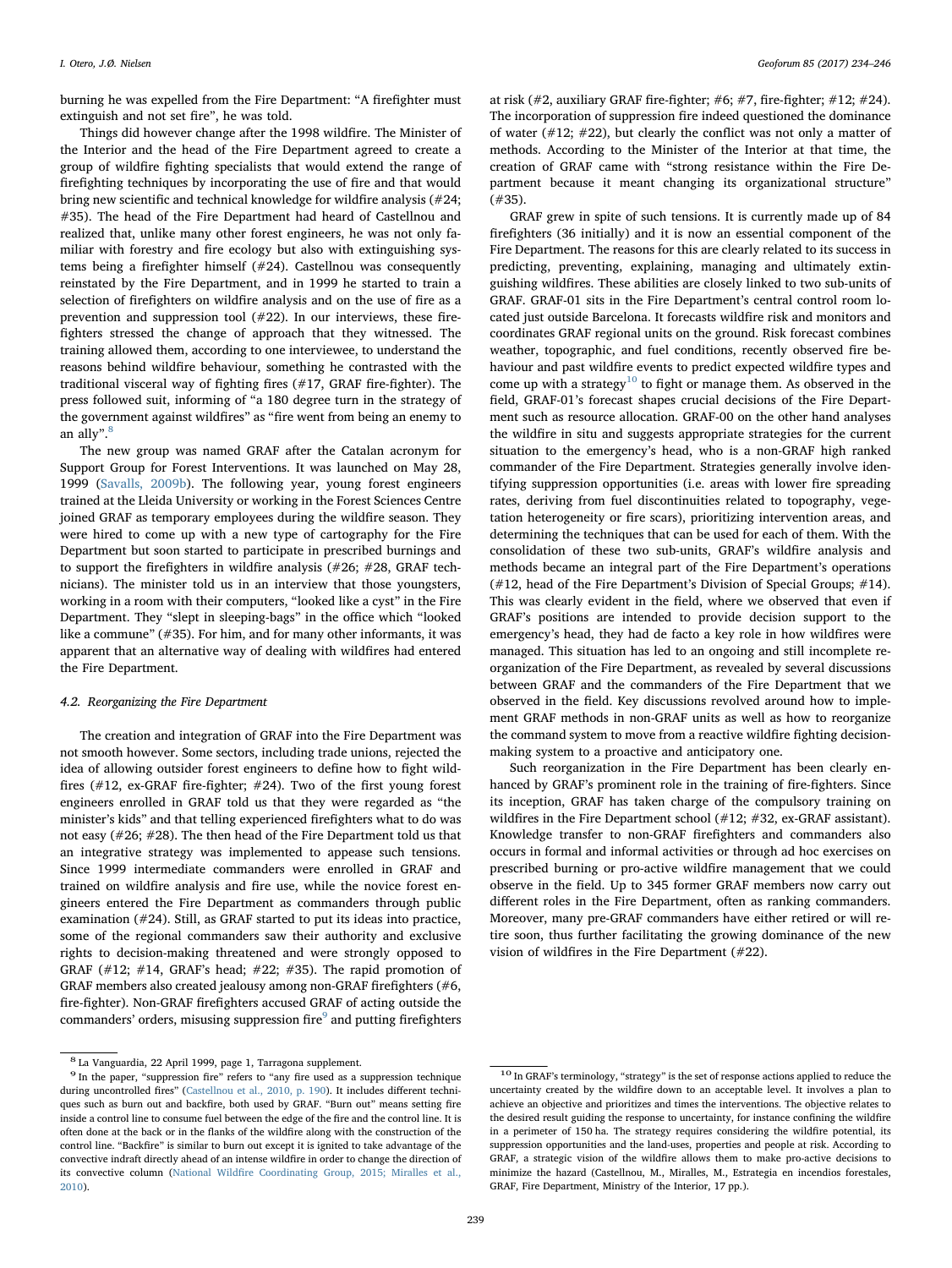#### <span id="page-6-3"></span>4.3. Changing the philosophy of the wildfire prevention services

The new GRAF practices were not limited to suppression. The identification of "critical points" where wildfires change behaviour was often mentioned as crucial in interviews with GRAF fire-fighters. Such points provide suppression opportunities, particularly if a forest structure with lower fuel continuity has been implemented in advance (#9). GRAF's firefighting practices thus began to revolve around identifying such critical points in non-burnt areas and the concept of Strategic Management Points (SMP) emerged (#5, ex-GRAF auxiliary fire-fighter; #9). As the strategy of wildfire confinement in critical points proved successful in limiting the size of the first large wildfire that GRAF faced (Sant Llorenç in 2003), the SMP method expanded in the following years (#14). GRAF fire-fighters hence drafted or supervised wildfire prevention plans for several regions and protected areas throughout Catalonia where SMP were identified to guarantee the effectiveness of prevention works at different scales (#5; #9). Forest engineers in charge of forest management schemes in the public administration (e.g. Ministry of Agriculture) thus learned from GRAF how to plan prevention works according to the expected wildfire patterns and ensuing SMP (#4; #19, public administration's engineers). In essence, preventive interventions in SMP facilitate the extinction and limit the potential of future wildfires. During our fieldwork we observed SMP developed through these inter-agency collaborative networks in areas ranging from Southwestern to Northeastern Catalonia. These were often pastures growing after prescribed burnings $^{11}$ , thinned forests, and croplands, all of which create low fuel areas halting the speed of a fire.

However, planning to deal better with future wildfires contrasted markedly with the dominant vision of the wildfire prevention services, mostly aimed at avoiding all wildfires. Resistance to GRAF's new preventive practices was especially strong in the Barcelona Province Authority, where a wildfire prevention office had been created with the specific function of drafting prevention schemes for the province's municipalities. The founder of this office told us in an interview that their prevention schemes were based on developing a network of tracks and water infrastructure to ensure that wildfires could be put out quickly (#25). According to him, a quick intervention is key to prevent a wildfire from escalating (#25). In contrast, GRAF considered this policy to be nonsense because in particularly adverse conditions wildfires become large even when firefighters arrive quickly at the scene, and rather stressed the need to reduce wildfires' potential intensity through preventive measures such as SMP (#9). Disagreements surfaced in debates at the Lleida University (#23, ex-GRAF auxiliary firefighter; #27, GRAF auxiliary fire-fighter) and tensions were high in the committee in charge of drafting a state of the art paper on wildfires for the Catalan Forest Congress in 2007, where members of both institutions had to agree on a common text  $(\#9; \#25; \#26)$ . Later on, the two positions came closer. A GRAF technician explained that after the founder retired, the provincial wildfire prevention office started to incorporate GRAF's input in its prevention and forest management schemes (#9). Indeed, the office's current head of prevention schemes told us that now they incorporate SMP as advised by GRAF (#20). Even in formerly antagonist, wildfire avoider institutions, prevention started to be designed according to the wildfires that will occur. A new vision of wildfire prevention and forest management adapted to wildfire patterns was consolidated ([Costa et al., 2011; Piqué et al., 2011\)](#page-10-15).

### 4.4. Challenging the power of forest owners

73% of the forests in Catalonia are privately owned [\(Fletas et al.,](#page-10-18) [2012\)](#page-10-18). While forest owners in our sample acknowledged the fact that GRAF has provided some very valuable knowledge on wildfires, they were still very critical regarding some of their methods (#10; #21; #29; #30). The use of suppression fire was a particularly conflicting issue. After the large wildfire of 1998 some forest owners supported the creation of a group of wildfire fighting specialists that would use suppression fire.[12](#page-6-1) But as GRAF consolidated its position and suppression fire became an integral part of the Fire Department's extinction system, conflicts with forest owners arose. After the Sant Llorenç large wildfire in 2003 two forest owners sued the Fire Department and claimed compensation for burnt property allegedly caused by GRAF's fire suppression interventions. The Fire Department objected, arguing that those interventions had been necessary to stop the wildfire from spreading and that the affected properties would have burned anyway. The owners lost the lawsuit. $13$  A neighbouring forest owner and head of the local volunteer prevention groups (forest defence association) whose property also burned during that wildfire acted as the plaintiffs' legal expert in the lawsuit. In our interview he told us that "GRAF is a flock of arsonists" who "set fire to everything" during that wildfire (#29). He stressed that "they [GRAF] don't burn their pines, their forest and their landscape" but that of others instead. According to him GRAF was responsible for half of the size of that wildfire. GRAF's head instead stressed that GRAF's interventions, including not only suppression fire but the strategy of proactive wildfire confinement at critical points, reduced the size of that wildfire from 30,000 ha to 4600 ha, and regretted that this success had not been acknowledged by some forest owners (#14).

Importantly, the forest owners affected by that wildfire were not against the use of suppression fire (the forest owners that we interviewed explained that fire had actually been used to suppress wildfires by their ancestors  $[#10; #12; #21; #29; #30]$ , and even if this practice had receded with time, it was still used by some forest owners in the early 2000s [#21; #24; #26]), and yet they were still critical towards how suppression fire was used by GRAF. In our interviews, they compared GRAF's suppression fires with the ones they made in the past which, unlike GRAF's, were necessary, small in size, and successful (#21; #29; #30). The landowners that we interviewed explained this and other conflicts in the Sant Llorenç wildfire as examples of how GRAF and the Fire Department did not always acknowledge the knowledge on wildfire fighting accumulated by locals (#21; #29). Indeed, the head of GRAF explained that, in comparison with a GRAF analyst who has experienced thousands of wildfires across Catalonia, a landowner cannot be considered as an expert because he has experienced only a handful of wildfires, i.e. only those happening in his area throughout his lifetime (#14).

Collaboration between land owners and GRAF also existed however. In the Sant Llorenç wildfire, GRAF firefighters worked together with local groups of forest owners and volunteers (forest defence associations), who were included by GRAF staff as support for their suppression fire interventions when there were not enough resources from the Fire Department ( $#14$ ;  $#26$ ). According to a GRAF technician, the creation of GRAF allowed forest owners to recover some of their traditional wildfire fighting tools, which they had abandoned with the

<span id="page-6-0"></span> $11$  In the period 1998–2015, ca. 460 prescribed burnings were conducted by the Fire Department covering an area of ca. 1600 ha throughout Catalonia. About half of this area was burnt with the objective of improving pastures, while the creation of Strategic Management Points was the objective in 25% of it. Other objectives included the protection of houses and industries, the training of fire-fighters in fire use, forest management, habitat management, and scientific research. Prescribed burnings were conducted in plots with different vegetation structures, mostly shrub land (42%) and tree-covered shrub land (24%). Other structures managed through prescribed burning included grassland, tree-covered grassland, and stubble fields (Database on prescribed burning, 1998–2015, GRAF, Fire Department, Ministry of the Interior). Besides the Fire Department, the Ministry of Agriculture has its own prescribed burning program to manage pasturelands in high mountain areas and to improve wildlife habitats (#9, GRAF technician; #13 and #30, public workers at the Wildfire Prevention Service, Ministry of Agriculture).

<span id="page-6-2"></span>

<span id="page-6-1"></span> $^{12}$  La Vanguardia, 22 July 1998, page 25. 13 Documentation of the lawsuit against the Fire Department regarding the 2003 Sant Llorenç wildfire, 2003–2009.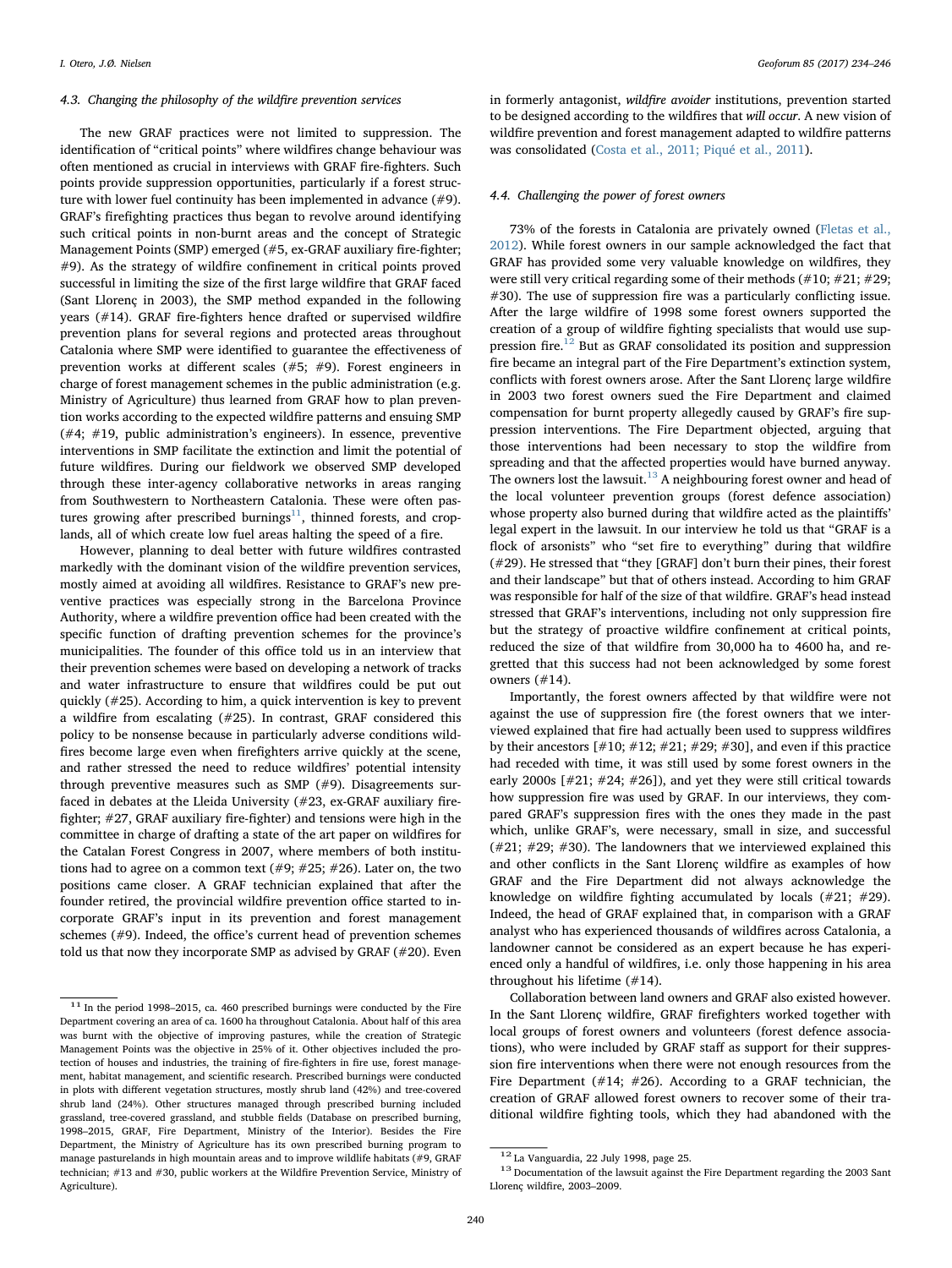consolidation of water as the dominant extinguishing tool in the 1980s (#26). Indeed, according to the then head of the Fire Department, one of the premises of the creation of GRAF was a reconciliation between the Fire Department and forest owners, whose relationship had been damaged after the tensions of the 1998 wildfire (#24).

## <span id="page-7-0"></span>5. The unsuccessful success of a "better" wildfire management system: reinforcing the extinction paradox

The extinction paradox or the positive feedback between extinction efficiency and risk is at the heart of GRAF discourse. Under a general trend of forest expansion and fuel accumulation, greater extinction efficiency and a lower area burnt today means more fuel and larger or more intense wildfires for tomorrow, GRAF argues. In actual fact though, GRAF's knowledge has made the extinction system more efficient. As we observed in the field, GRAF uses a wide range of methods to forecast risk, anticipate what might happen, focus on those wildfires that might become large, allocate more or less resources according to potential damage, use suppression opportunities to contain wildfires, and prioritize strategic interventions. As a result, the Fire Department can contain potentially large wildfires even in very high risk seasons such as that of 2015. GRAF's head told us that by limiting the size of wildfires, GRAF actually reinforced the extinction paradox, especially as a preventive forest management strategy is not yet sufficiently developed in Catalonia. This is an insight shared by the other GRAF firefighters that we interviewed  $(\#17; \#26; \#28)$ . A GRAF technician indeed told us that by reducing burnt area, they are in fact "filling the storehouse" with fuel and increasing the probability of large wildfires (#28).

GRAF's understanding of how wildfires evolved as a result of changes in both the extinction system and landscape in Catalonia is captured in their concept of "generations of large wildfires", describing the emergence of ever more intense and hazardous wildfire types ("generations") as agricultural landscapes were abandoned and urbanized, and as extinction pressure increased from the 1950s ([Costa et al.,](#page-10-15) [2011, pp. 52](#page-10-15)–57). "Fifth generation" events are now expected where "simultaneous large wildfires crossing the wildland-urban interface" with "extremely rapid [and] virulent fire behaviour" might cause large civil emergencies ([Costa et al., 2011, p. 57](#page-10-15)). Echoing these insights, the head of the Fire Department during the creation of GRAF, currently head of the Central Control Division, told us in an interview that the Fire Department has not yet been able to exit the extinction paradox because the new generations of wildfires are increasingly difficult to fight (#24). This perception of increased wildfire risk was captured in the field during the first weeks of July 2015, when extreme weather and fuel conditions made GRAF forecast simultaneous convective wildfires in residential areas of metropolitan Barcelona, creating great expectancy and tension in the Fire Department's central control room.

Indeed, a central concern that we identified in the discourse of GRAF's head is that the wildfires able to escape an ever stronger and more efficient extinction system could be devastating. When we asked a GRAF technician whether she thinks that GRAF reinforced the extinction paradox, she responded affirmatively and added that by limiting the size of wildfires "we are buying time but we do next to nothing with the time that we buy" (#26). In the next section we show GRAF's attempts to make the most of this "bought time" in terms of wildfire prevention and how they go beyond fire-fighting to encompass a transformation in dominant social-ecological values and relationships underlying risk.

## <span id="page-7-1"></span>6. Challenges: from fire-fighting to the production of alternative values and landscapes

media is exemplified by the "zero fire" and the "no fire in the forest" summer publicity campaigns of the government and the Barcelona Province Authority in the last years [\(González-Hidalgo et al., 2014](#page-11-28)). These campaigns suggest that wildfire is something to be avoided and eliminated from forests. GRAF sends out a substantially different message. As observed in the field, GRAF actively collaborates with the Fire Department's press office to spread a message on the limits of extinction, the importance of prevention and the need to learn how to coexist with wildfire. Wildfires are not to be suppressed but understood and integrated into landscapes, GRAF publicly argues. The head of the press office explained in an interview that during the press conference of GRAF's public presentation in 1999 the key message was that from then on, wildfires would not only be extinguished but also managed (#31). The press office is instrumental in the dissemination of GRAF's practices and it informs about preventive prescribed burnings and about innovative strategies applied in large wildfires (#31). On some occasions the media (partially) echoes the original message. For instance, one week after the 2014 Tivissa large wildfire, the widely read newspaper La Vanguardia highlighted as a positive novelty the strategic decision, driven by GRAF, to letting it burn in a pre-defined area instead of choosing a direct attack.<sup>[14](#page-7-2)</sup> That decision was acclaimed by GRAF members and sympathizers as a first step towards using unplanned wildfires to break fuel build-up and to find a way out of the extinction paradox. According to our observations, the social pressure on the Fire Department to immediately extinguish a wildfire is considered as a major obstacle to implement this management option on a broader scale, especially near densely-populated areas. Through the Fire Department's press office, GRAF thus attempts to create a more favourable public opinion that supports their alternative wildfire management options. Another example is the appearance of GRAF's head in a Catalan public TV program on wildfires that was shown at the beginning of 2014 wildfire season. Dressed in his firefighter uniform, he stated that wildfires cannot be eliminated and that society should learn how to coexist with them. As wildfire intensity is determined by landscape features, he argued that society can choose to have low intensity wildfires by actively managing landscapes.<sup>[15](#page-7-3)</sup>

Besides the press office, GRAF has also expanded its vision through the activities of the Pau Costa Foundation. Founded in 2011 by GRAF firefighters and sympathizers, and chaired by GRAF's head, the Foundation aims at promoting a deep change in the social perception of fire by disseminating expert knowledge on fire ecology and management. According to one of its technicians, the Foundation is trying to communicate that fire is not an enemy but an ecological factor and a useful tool, and that society needs to become more resilient to wildfires by managing forests (#32). Several of our interviewees referred to the Foundation as an exemplary platform for the dissemination of a new wildfire culture through the training of national and international firefighters, workshops, conferences, research projects and educational activities for children (#16, GRAF fire-fighter; #19; #23; #31; #32).

However, the media pressure during a wildfire and the sometimes sensationalist coverage of events were mentioned by our interviewees as barriers for the transfer of GRAF's insights and innovative strategies to the general public  $(\#24; \#27; \#31)$ .

## 6.2. Moving towards alternative economies and landscapes that burn at lower intensity

In our conversations and field trips with GRAF firefighters, the enhancement of local economic activities linked to a sustainable use of forests emerged as a key pathway towards reducing wildfire risk. Material appropriation of forest resources is intended to break fuel

The dominant message sent to society by authorities through the

<span id="page-7-2"></span> $^{\rm 14}$  La Vanguardia, 23 June 2014, page 2. La Vanguardia, 23 June 2014, page 5, Vivir

<span id="page-7-3"></span>supplement. <sup>15</sup> Espai Terra, TV3, 25 June 2014, min. 16:38.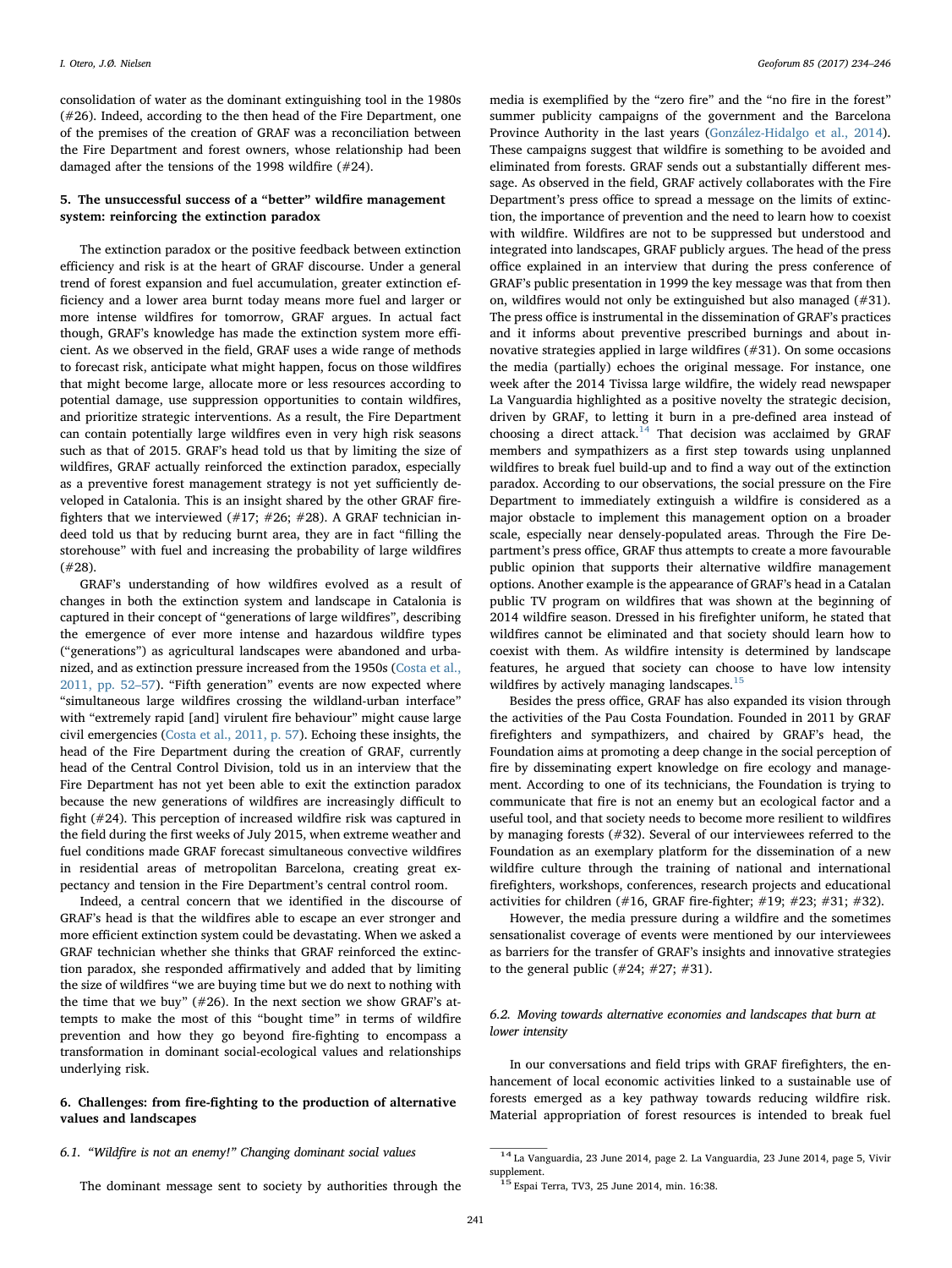continuity, reduce the potential spread rate of wildfire and avoid high intensity wildfires. Some GRAF members decided to actively engage in such activities beyond their main job as firefighters. In 2012 some of them founded Les Atxes in Southern Catalonia, a cooperative that sells biomass and provides technical service for biomass boilers. As its technician explained to us, biomass is first sold to customers through heating contracts and then bought from forest owners or managers at a fair price. Biomass often comes from Strategic Management Points (SMP, see Section [4.3](#page-6-3)) of a protected area in the region. This area is managed by a consortium of six municipalities where two ex-GRAF firefighters work. One of them explained in an interview that their management integrates wildfire prevention by means of SMP with the recovery of open habitats of conservation interest and the enhancement of local economic activities such as silvopasture or wine production (#5). In that protected area, prescribed burning, carried out by GRAF, is used to prevent wildfires, to create new pastures and to recover natural habitats (#5). Sharing the philosophy of Les Atxes, another GRAF firefighter founded the cooperative Piro\_NEGAWATT in the Pyrenees region, to facilitate the energetic transition from fossil fuels to local renewable energy sources and to create a demand that makes sustainable forest management viable (#16). The cooperative provides consultancy to improve the energy performance of buildings by prescribing construction and refurbishment techniques and materials entailing positive feedbacks on local forests, e.g. sheep wool as insulation or timber for construction. In so doing, their services contribute to create a demand for the recovery of tree-covered pasturelands in the region, which can be done via prescribed burning or coppicing (#16).

These cooperatives set up by GRAF members and sympathizers can be added to other embryonic initiatives throughout Catalonia where the planning of wildfire prevention is linked to the enhancement of local economies, namely initiatives of silvopasture which control shrub growth while producing organic meat (e.g. [Otero, 2011](#page-11-26)). Efforts towards producing wildfire resilient landscapes also include the integration of SMP into legally binding forest and land-use planning schemes (#33; #34, researchers at the Forest Sciences Centre of Catalonia; [Plana, 2011](#page-11-29)). However, the effects of all these attempts to produce alternative, less vulnerable landscapes through the sustainable use of forests are not yet visible on the ground. During our numerous trips to Southern Catalonia, for instance, large expanses of fuel accumulating ranges, the Tarragona metropolitan area, two nuclear power plants and a petrochemical industry reminded us of the current social-ecological and energetic model underlying high wildfire risk.

### <span id="page-8-0"></span>7. Discussion

Various papers have shown how traditional ways of fighting wildfires are losing their relevance across the globe as climate and land use changes, changing settlement patterns, and increased extinction efficiency create environments in which wildfires can get out of control and threaten human lives and key economic and ecological values ([Moritz et al., 2014; Fischer et al., 2016; Donovan and Brown, 2007;](#page-11-14) [Calkin et al., 2015](#page-11-14)). The need to learn how to coexist with wildfire is therefore increasingly emphasized, and various options have been discussed in the literature. These include enhancing community cohesion, fuel treatments, promoting collaborative planning networks at multiple scales, providing incentives for alternatives to suppression, and facilitating societal dialogue about alternative adaptation options. The data presented in this paper illustrate the relevance of some of these options in the particular context of Catalonia, the pace at which these might develop as well as the main political, administrative and social challenges they may face. The results presented also emphasize the conflicting nature of wildfire risk policies, as shown elsewhere in the "Global North" and the "Global South" [\(Carroll et al., 2005, 2006;](#page-10-19) [Eriksen, 2007; Kull, 2002; Sletto, 2008\)](#page-10-19). By demonstrating how conflicts arise from alternative prevention and extinguishment policies stemming from heterogeneous visions and interests of different social

actors (see also [González-Hidalgo et al., 2014\)](#page-11-28) a central finding was, however, that a better coexistence with wildfires not only entails but also can emerge from such conflicts. GRAF's re-shaping of fire-fighting procedures entailed for example a structural and functional reorganization of the Fire Department that met the resistance of trade unionists, commanders and rank and file fire-fighters. Still, the conflicts in the wildfire management system were shown to co-occur with cooperation among actors, as it has been also observed elsewhere [\(Carroll](#page-10-19) [et al., 2005](#page-10-19)), and to produce transformative practices along the way. The Fire Department incorporated GRAF's wildfire analysis in its functional organization, the wildfire prevention services integrated wildfires as expected perturbations in their planning schemes, and forest owners recovered some of their traditional wildfire fighting tools. Our results therefore suggest that social conflict and cooperation should be explored as key processes at play in efforts to achieve a better coexistence with wildfire. This insight complements institutional accounts on wildfire resilience [\(Abrams et al., 2015\)](#page-10-9) and case studies on wildfire management agencies ([Neale, 2017, 2016](#page-11-30)) by illustrating how the conflicting or cooperative interaction among different institutional and social actors enhances or hinders resilience.

Our findings also illustrate the limited and potentially counterproductive effects of implementing innovative techno-managerial solutions to emerging global environmental problems within current social-ecological systems' constraints. Our data suggests that applying better knowledge about wildfires to a social milieu that is still in favour of suppression in an increasingly forested landscape, reinforced the extinction paradox. Models confirm that annual area burnt decreased in the period 2000–2010 as a consequence of the changes brought by GRAF to the Fire Department's suppression practices [\(Brotons et al.,](#page-10-14) [2013;](#page-10-14) see also [Fig. 2\)](#page-3-0). These authors however offered a more nuanced perspective on the extinction paradox as they modelled the effects of GRAF's use of suppression opportunities in Catalonia's fire regime. As shown in our results, suppression opportunities are areas with lower fire spreading rates due to topography, vegetation heterogeneity or fire scars which are identified by the analysis of GRAF-00 and used by the Fire Department to contain the wildfire. Models suggest that the use of suppression opportunities which are not related to fire scars but to other sources of fuel discontinuity have had a major role in the reduction of total area burnt in the region of Catalonia, but those related to fire scars have also played a role in some sub-regions ([Brotons et al.,](#page-10-14) [2013\)](#page-10-14). As these authors argue, while this entails that more effective fire suppression today may lead to fewer opportunities related to fire scars in the future, the final outcome in terms of area burnt will also depend on the relative contributions of those opportunities which are not related to fire scars, as well as climate variability and landscape patterns, on the fire regime ([Brotons et al., 2013\)](#page-10-14). It is also worth noting that wildfires in Catalonia have been shown to create a positive feedback on fire propagation as they increase landscape homogeneity [\(Loepfe et al.,](#page-11-31) [2010\)](#page-11-31).

While these insights nuance the expert perception on the enhanced extinction paradox presented in our results, they nevertheless stress the relevance of a new landscape configuration based on fuel discontinuities such as Strategic Management Points for a more sustainable fire regime. Thus in any case, a more sustainable coexistence with wildfire appears to be strongly dependent on fundamental landscape transformations. GRAF is fully aware of this, as illustrated by our results, and is actively involved in processes that attempt to produce changes beyond the wildfire management system to reshape broader social-ecological relationships and values underlying risk. Examples of this are the territorial management around silvopasture, nature conservation, and biomass and wine production observed in southern Catalonia; the embryonic efforts towards an energetic transition in the Pyrenees; or the dissemination of the "fire-ally message" – all of which have been triggered by GRAF knowledge. Re-configured local-regional economies where fire is both a useful management tool and a potentially desirable ecosystem perturbation which is able to manage fuel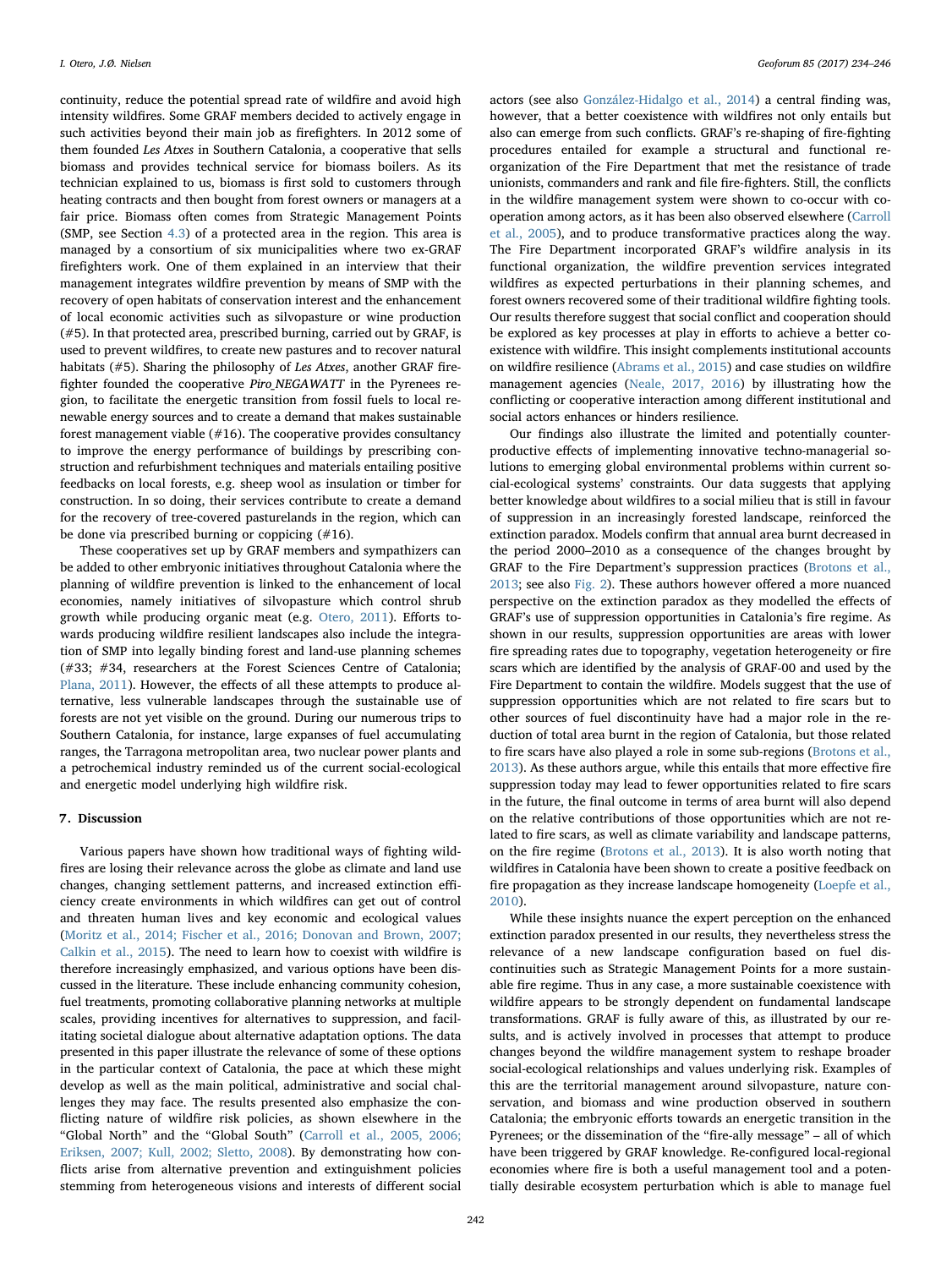#### <span id="page-9-0"></span>Table 1

Variables shaping wildfire regimes and risk, underlying social-ecological trajectories and how these trajectories are challenged by attempts to coexist with wildfire in Catalonia.

| Variables shaping wildfire<br>regimes and risk <sup>a</sup> | Underlying social-ecological trajectories                                                                                                                                                                           | Attempts to coexist with wildfire that challenge underlying<br>social-ecological trajectories <sup>8</sup>                                                                                                                                                                                                                                                                                                                     |
|-------------------------------------------------------------|---------------------------------------------------------------------------------------------------------------------------------------------------------------------------------------------------------------------|--------------------------------------------------------------------------------------------------------------------------------------------------------------------------------------------------------------------------------------------------------------------------------------------------------------------------------------------------------------------------------------------------------------------------------|
| Climate and weather                                         | Increasing greenhouse gas emissions from fossil-fuel dependent growth<br>economies causing global climate change <sup>b</sup>                                                                                       | Facilitating an energy transition from fossil fuels to renewable energy<br>sources                                                                                                                                                                                                                                                                                                                                             |
| Land uses<br>Fuel accumulation<br>Land use management       | Industrialization that led to rural-urban migration, cropland<br>abandonment, forest encroachment, fuel accumulation and urban<br>expansion. Actively managed traditional rural mosaics were abandoned <sup>c</sup> | Conservation of cropland through high value products that stabilize<br>the population in rural areas (e.g. wine production)<br>Re-using forests to supply biomass for heating at the local-regional<br>level<br>Integrated agro-silvo-pastoral management to control shrub growth<br>and produce organic meat<br>Fragmentation of the landscape through strategic management<br>points integrated in local economic activities |
| Firefighting                                                | Increase in extinction efficiency to protect people and assets from<br>wildfire <sup>d</sup>                                                                                                                        | Allowing some wildfires to burn under monitored conditions to break<br>fuel accumulation                                                                                                                                                                                                                                                                                                                                       |
| Awareness-raising campaigns                                 | Prevention of wildfires starting under the "no fire in the forest" $logice$                                                                                                                                         | Reshaping the message: from "no fire in the forest" to "fire as an ally"                                                                                                                                                                                                                                                                                                                                                       |
| Wildland-urban interface<br>Infrastructures                 | Formation of metropolitan Barcelona, urbanization of coastal areas and<br>counter-urbanization in forestlands. Development of highways, electric<br>lines, power plants and industrial areas <sup>1</sup>           | Enhancement of self-protection culture<br>Integration of wildfire risk into legally binding land-use planning<br>schemes                                                                                                                                                                                                                                                                                                       |

<span id="page-9-1"></span><sup>a</sup> Climate and weather, land uses, fuel accumulation, land use management, firefighting, and awareness-raising campaigns are some of the variables shaping wildfire regimes according to the models developed for Catalonia by [Piñol et al. \(2005\), Loepfe et al. \(2011\)](#page-11-36) and [Brotons et al. \(2013\)](#page-10-14). Wildland-urban interface and infrastructures were added as proxies for wildfire impacts, an essential component of risk assessment.

<span id="page-9-3"></span> $<sup>b</sup>$  [IPCC \(2014\)](#page-11-37) and [Llebot \(2010\)](#page-11-38).</sup>

<span id="page-9-4"></span><sup>c</sup> [Vidal \(1979\), Parcerisas et al. \(2012\), Otero et al. \(2013, 2015\), Marull et al. \(2014\), Cervera et al. \(2016\)](#page-12-4), and [Vayreda et al. \(2016\).](#page-12-3)

<span id="page-9-5"></span><sup>d</sup> [Brotons et al. \(2013\)](#page-10-14). See also text.

<span id="page-9-6"></span><sup>e</sup> [González-Hidalgo et al. \(2014\)](#page-11-28).

<span id="page-9-7"></span><sup>f</sup> [Dura-Guimera \(2003\), Catalán et al. \(2008\)](#page-10-20), and [Otero \(2010\).](#page-11-39)

<span id="page-9-2"></span><sup>g</sup> From our own data (see text).

illustrate how wildfire management in Catalonia is moving beyond mere suppression or classic prevention. Our results indicate that only the production of an alternative landscape which burns at lower intensity will actually lead to a better coexistence with wildfires. This is in agreement with models suggesting that in Catalonia high intensity fires can be avoided by prescribed burning, grazing or mechanical cutting, while fire suppression enhances fire intensity [\(Piñol et al., 2007, 2005](#page-11-32)). As in other Mediterranean countries facing high wildfire risk, a more sustainable coexistence with wildfire in Catalonia seems thus related to the recovery of the traditional rural mosaic ([Loepfe et al., 2010\)](#page-11-31). This policy becomes especially relevant to reduce climate change induced increases in burnt area and large wildfires ([Loepfe et al., 2012\)](#page-11-33). However, fire suppression can also substantially contribute to compensate the predicted effects of climate change in Catalonia's fire regime ([Loepfe et al., 2012; Brotons et al., 2013\)](#page-11-33). Therefore a better coexistence with wildfires under climate change also seems to require strategic decisions about which wildfires should be suppressed and which let burn, under what conditions, and according to whose values ([Regos et al., 2014; Otero et al., submitted for publication](#page-11-34)).

The literature on the wildfire problem across the world does not discuss the social-ecological and political-economic implications of moving towards a new rural mosaic and other proposed management options to coexist with wildfire. [Table 1](#page-9-0) highlights how these options, implemented in Catalonia, challenge the underlying social-ecological trajectories which in turn shape wildfire regimes and risk. Such trajectories include processes, relationships and values that are constitutive of Catalonia's current social-ecological configuration [\(Table 1](#page-9-0); second column). They encompass the structure of its energy sector, the spatiotemporal distribution of land uses and associated historical ruralurban migration fluxes, the metropolitan condition of its settlements, as well as the dominant perception that wildfire must be prevented or immediately suppressed to protect people and assets. The attempts to better coexist with wildfire reported in our case study seem to operate in the opposite direction of these core social-ecological trajectories that unfolded with industrialization, urbanization and development since, at least, the 1960s ([Table 1](#page-9-0); third column). In other words, facilitating energy transitions, stabilizing rural populations, managing the land to supply local-regional consumption networks, integrating wildfire risk into land planning and allowing some wildfires to burn all point to a radical social-ecological transformation of the current (post-)industrial configuration. Inspired by political ecology, our research thus shifts its attention from wildfire management aspects to the political-ecological conditions through which an alternative, less flammable landscape, can be produced [\(González-Hidalgo et al., 2014; Buizer and Kurz, 2016](#page-11-28)). In Catalonia, current efforts towards this endeavour are limited, insufficiently connected and essentially unable to reverse the general historical trajectories underlying wildfire risk. An example of this is the fact that in spite of all the efforts reported in our case study, tree-covered land increased at a rate of ca. 8100 ha/year due to succession in scrublands and abandoned cropland over the period 1993–2009; while cropland decreased at 10,400 ha/year and urban areas and infrastructures increased at 4900 ha/year [\(Vayreda et al., 2016\)](#page-12-3). This is only the last phase of a long-term process of forest transition associated with socioeconomic development and urbanization [\(Otero et al., 2015\)](#page-11-35) the inertia of which is not easily reversed. Therefore, both in theory and in practice, wildfire researchers and practitioners should link the proposed management options for a better coexistence with wildfire to a deeper debate on how to redirect and reshape such pervading trajectories, including the necessary political strategies and alliances.

Coexisting with wildfires in a rapidly changing Earth is thus a matter of initiating fundamental social-ecological transformations (O'[Neill and Handmer, 2012](#page-11-10)). As the case of GRAF exemplifies, more and better knowledge helps to fight fires, but this is not necessarily enough. The wildfire case presented here is exemplary in this respect and strongly supports the need highlighted in the literature for a "transformation science" when exploring the causes and consequences of global environmental change (e.g. O'[Brien, 2011; Moser, 2016\)](#page-11-2). To date, this literature has mainly described transformations in institutions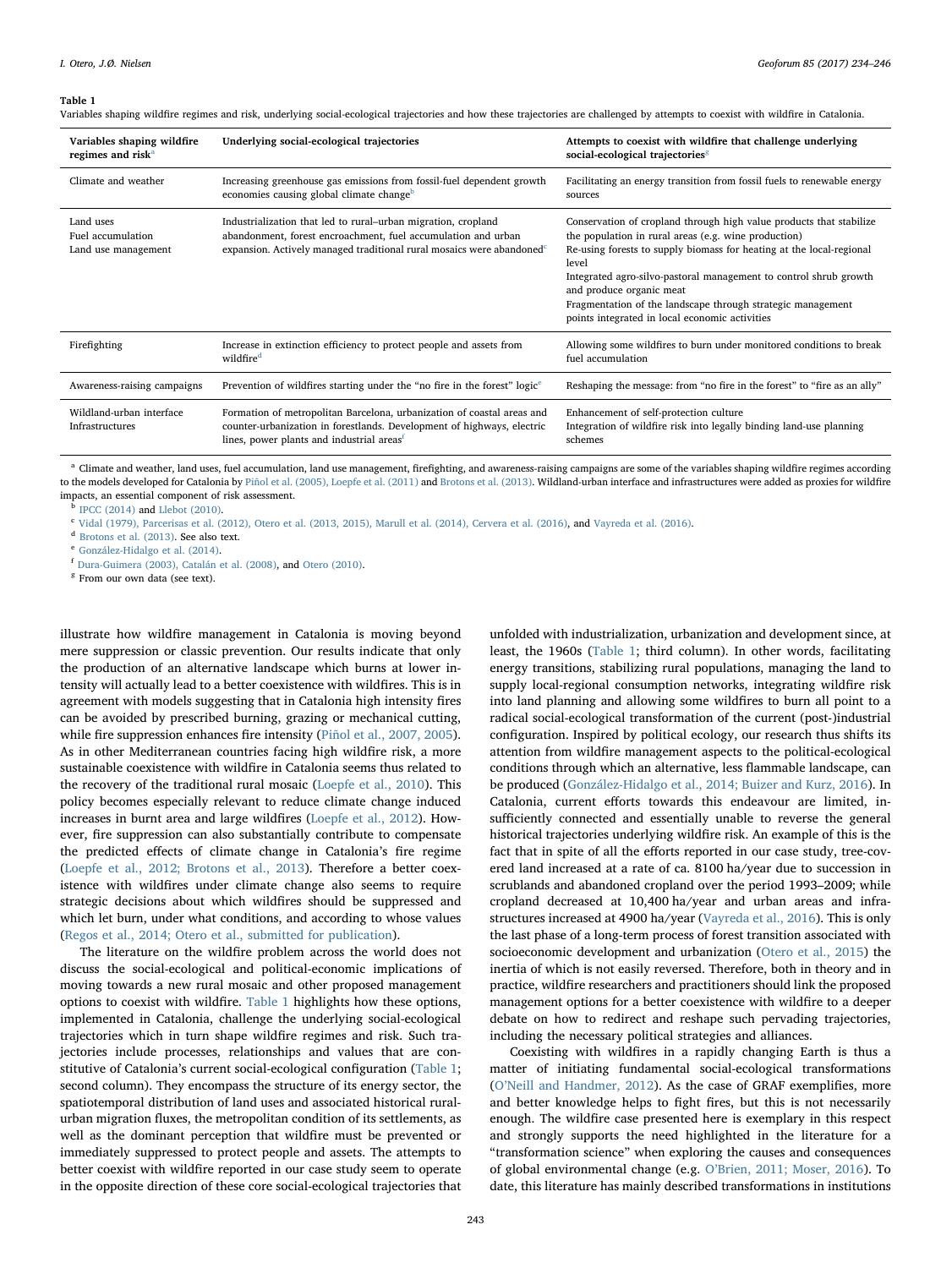and governance, social and ecological systems, communities and landscapes, energy use and farming systems at different scales, but a multidimensional and historic perspective on transformations is largely absent ([Brown et al., 2013\)](#page-10-21). Our case shows precisely how transformations to sustainability might develop historically as multiple institutions, landscapes and sectors are strategically intertwined at different scales when learning how to coexist with wildfire. Therefore, wildfire practitioners working to achieve a better coexistence with wildfires across the western fire-prone regions should be considered as potentially powerful transformative agents ([Neale, 2016\)](#page-11-40). Our case also shows how as these transformations unfold, social-ecological and power relationships constitutive of a western society are challenged at ever deeper levels. While in the first phase the attempt to coexist with wildfire reshaped the wildfire management system and met the resistance of status quo in public agencies and local power arrangements, in the second – incipient – phase it was shown to potentially challenge deeply entrenched societal values (humans can and should dominate "natural" forces), as well as global fossil-fuel based food and energy systems and the ensuing landscape structures shaping wildfire risk. In line with other authors pointing out the need for radical transformations (e.g. D'[Alisa et al., 2015; Asara et al., 2015; Escobar, 2015\)](#page-10-22) our paper thus shows how the attempt to live sustainably puts the essence of the "modern subject", the industrial system and capitalism at stake.

#### <span id="page-10-3"></span>8. Conclusions

In this paper we described the emergence and consolidation of GRAF, an internationally renowned group of wildfire fighting specialists in the Catalan Fire Department, to explore the social-ecological transformations that a better coexistence with wildfire entails for western societies of fire-prone regions. Drawing on qualitative data, we showed how the GRAF-led attempt to coexist with wildfire triggered a set of transformative processes that challenge social-ecological and power relationships highly constitutive of these societies. Our case study also suggested that unless these transformative processes reach sufficient rate and reach, techno-managerial solutions might actually end up reinforcing the wildfire problem they were meant to address. Thus, a priority for wildfire practitioners and researchers should be to explore the conditions, strategies and pathways that might accelerate these necessary transformations. Given that the latter touch upon deeply rooted social-ecological entanglements, channelling otherwise inevitable social conflict in productive directions seems crucial to coexist with wildfire in the context of rapidly changing fire patterns across the Earth. By using wildfires as symptoms of the profound changes needed to effectively address sustainability challenges, our paper stressed the need for the global change research community to deliberately insert the development of knowledge-based and techno-managerial solutions into political processes aimed at reorganizing socialecological relationships towards new social-ecological orders.

### Acknowledgements

We would like to thank Marc Castellnou Ribau and all the GRAF members for their hospitality and sharing of information. We also thank the interviewees for their precious time and information, as well as all the persons and institutions that provided data. Montserrat Godia Latorre worked on the transcription of interviews. Mar Grau Satorras and Jaime García Márquez provided GIS support for [Figs. 1 and 3.](#page-2-1) The comments from Marien González Hidalgo, Giorgos Kallis, Lluís Brotons, Josep Piñol and three anonymous reviewers on an earlier draft of this paper were greatly appreciated. We thank Sarah Gwillym-Margianto for proofreading the manuscript. We also acknowledge support from the Spanish government through the project CSO2014-54513-R SINALECO.

#### References

- <span id="page-10-9"></span>Abrams, J.B., Knapp, M., Paveglio, T.B., Ellison, A., Moseley, C., Nielsen-Pincus, M., Carroll, M.S., 2015. Re-envisioning community-wildfire relations in the U.S. West as adaptive governance. Ecol. Soc. 20. <http://dx.doi.org/10.5751/ES-07848-200334>.
- <span id="page-10-5"></span>Albertson, K., Aylen, J., Cavan, G., McMorrow, J., 2010. Climate change and the future occurrence of moorland wildfires in the Peak District of the UK. Clim. Res. 45, 105–118. <http://dx.doi.org/10.3354/cr00926>.
- <span id="page-10-1"></span>Asara, V., Otero, I., Demaria, F., Corbera, E., 2015. Socially sustainable degrowth as a social–ecological transformation: repoliticizing sustainability. Sustain. Sci. 10, 375–384. <http://dx.doi.org/10.1007/s11625-015-0321-9>.
- <span id="page-10-16"></span>[Bernard, H.R., 2002. Research Methods in Anthropology: Qualitative and Quantitative](http://refhub.elsevier.com/S0016-7185(17)30219-1/h0020) [Approaches, third ed. AltaMira Press, Lanham, Md.](http://refhub.elsevier.com/S0016-7185(17)30219-1/h0020)
- <span id="page-10-14"></span>Brotons, L., Aquilué, N., de Cáceres, M., Fortin, M.-J., Fall, A., 2013. How fire history, fire suppression practices and climate change affect wildfire regimes in Mediterranean landscapes. PLoS ONE 8, e62392. [http://dx.doi.org/10.1371/journal.pone.0062392.](http://dx.doi.org/10.1371/journal.pone.0062392)
- <span id="page-10-21"></span>Brown, K., O'[Neill, S., Fabricius, C., 2013. Social science understandings of transforma](http://refhub.elsevier.com/S0016-7185(17)30219-1/h0035)[tion. In: ISSC/UNESCO World Social Science Report 2013: Changing Global](http://refhub.elsevier.com/S0016-7185(17)30219-1/h0035) [Environments. OECD Publishing, Paris/Unesco Publishing, Paris, pp. 100](http://refhub.elsevier.com/S0016-7185(17)30219-1/h0035)–106.
- Buizer, M., Kurz, T., 2016. Too hot to handle: depoliticisation and the discourse of ecological modernisation in fire management debates. Geoforum 68, 48–56. [http://dx.](http://dx.doi.org/10.1016/j.geoforum.2015.11.011) [doi.org/10.1016/j.geoforum.2015.11.011.](http://dx.doi.org/10.1016/j.geoforum.2015.11.011)
- <span id="page-10-10"></span>[Butler, W.H., Goldstein, B.E., 2010. The US Fire Learning Network: springing a rigidity](http://refhub.elsevier.com/S0016-7185(17)30219-1/h0045) [trap through multiscalar collaborative networks. Ecol. Soc. 15.](http://refhub.elsevier.com/S0016-7185(17)30219-1/h0045)
- <span id="page-10-12"></span>Calkin, D.E., Thompson, M.P., Finney, M.A., 2015. Negative consequences of positive feedbacks in US wildfire management. For. Ecosyst. 2, 9. [http://dx.doi.org/10.1186/](http://dx.doi.org/10.1186/s40663-015-0033-8) [s40663-015-0033-8.](http://dx.doi.org/10.1186/s40663-015-0033-8)
- <span id="page-10-19"></span>Carroll, M.S., Cohn, P.J., Seesholtz, D.N., Higgins, L.L., 2005. Fire as a galvanizing and fragmenting influence on communities: the case of the Rodeo-Chediski fire. Soc. Nat. Resour. 18, 301–320. <http://dx.doi.org/10.1080/08941920590915224>.
- Carroll, M.S., Higgins, L.L., Cohn, P.J., Burchfield, J., 2006. Community wildfire events as a source of social conflict. Rural Sociol. 71, 261–280. [http://dx.doi.org/10.1526/](http://dx.doi.org/10.1526/003601106777789701) [003601106777789701](http://dx.doi.org/10.1526/003601106777789701).
- <span id="page-10-17"></span>Castellnou, M., Kraus, D., Miralles, M., Delogu, G., 2010. Suppression fire use in learning organizations. In: Silva, J.S., Rego, F., Fernandes, P., Rigolot, E. (Ed.), Towards Integrated Fire Management – Outcomes of the European Project Fire Paradox. European Forest Institute Research Report, vol. 23, pp. 189–201.
- Catalán, [B., Saurí, D., Serra, P., 2008. Urban sprawl in the Mediterranean? Patterns of](http://refhub.elsevier.com/S0016-7185(17)30219-1/h0065) [growth and change in the Barcelona Metropolitan Region 1993](http://refhub.elsevier.com/S0016-7185(17)30219-1/h0065)–2000. Landsc. Urban [Plan. 85, 174](http://refhub.elsevier.com/S0016-7185(17)30219-1/h0065)–184.
- Cervera, T., Pino, J., Marull, J., Padró, R., Tello, E., 2016. Understanding the long-term dynamics of forest transition: from deforestation to afforestation in a Mediterranean landscape (Catalonia, 1868–2005). Land Use Policy. [http://dx.doi.org/10.1016/j.](http://dx.doi.org/10.1016/j.landusepol.2016.10.006) [landusepol.2016.10.006.](http://dx.doi.org/10.1016/j.landusepol.2016.10.006)
- <span id="page-10-15"></span>Costa, P., Castellnou, M., Larrañaga, A., Miralles, M., Kraus, P.D., 2011. Prevention of Large Wildfires using the Fire Types Concept. Generalitat de Catalunya, Departament d'Interior, Unitat Tècnica GRAF. Handbook prepared for the project Fire Paradox under the EU Sixth Framework Programme.
- <span id="page-10-22"></span>D'Alisa, G., Demaria, F., Kallis, G. (Eds.), 2015. Degrowth. A Vocabulary for a New Era. Routledge, New York and London.
- <span id="page-10-0"></span>D'Alisa, G., Kallis, G., 2016. A political ecology of maladaptation: insights from a Gramscian theory of the State. Glob. Environ. Change 38, 230–242. [http://dx.doi.](http://dx.doi.org/10.1016/j.gloenvcha.2016.03.006) [org/10.1016/j.gloenvcha.2016.03.006](http://dx.doi.org/10.1016/j.gloenvcha.2016.03.006).

<span id="page-10-13"></span>Díaz-Delgado, R., Lloret, F., Pons, X., 2004. Spatial patterns of fire occurrence in Catalonia, NE, Spain. Landsc. Ecol. 19, 731–745. [http://dx.doi.org/10.1007/s10980-](http://dx.doi.org/10.1007/s10980-005-0183-1) [005-0183-1](http://dx.doi.org/10.1007/s10980-005-0183-1).

- <span id="page-10-6"></span>Doerr, S.H., Santín, C., 2016. Global trends in wildfire and its impacts: perceptions versus realities in a changing world. Phil. Trans. R. Soc. B 371, 20150345. [http://dx.doi.](http://dx.doi.org/10.1098/rstb.2015.0345) [org/10.1098/rstb.2015.0345](http://dx.doi.org/10.1098/rstb.2015.0345).
- <span id="page-10-11"></span>Donovan, G.H., Brown, T.C., 2007. Be careful what you wish for: the legacy of Smokey Bear. Front. Ecol. Environ. 5, 73–79. [http://dx.doi.org/10.1890/1540-9295\(2007\)](http://dx.doi.org/10.1890/1540-9295(2007) 5[73:BCWYWF]2.0.CO;2) [5\[73:BCWYWF\]2.0.CO;2](http://dx.doi.org/10.1890/1540-9295(2007) 5[73:BCWYWF]2.0.CO;2).
- <span id="page-10-20"></span>[Dura-Guimera, A., 2003. Population deconcentration and social restructuring in](http://refhub.elsevier.com/S0016-7185(17)30219-1/h0105) [Barcelona, a European Mediterranean city. Cities 20, 387](http://refhub.elsevier.com/S0016-7185(17)30219-1/h0105)–394.
- <span id="page-10-8"></span>Eriksen, C., 2014. Gendered risk engagement: challenging the embedded vulnerability, social norms and power relations in conventional Australian bushfire education. Geogr. Res. 52, 23–33. [http://dx.doi.org/10.1111/1745-5871.12046.](http://dx.doi.org/10.1111/1745-5871.12046)
- Eriksen, C., 2007. Why do they burn the "bush"? Fire, rural livelihoods, and conservation in Zambia. Geogr. J. 173, 242–256. [http://dx.doi.org/10.1111/j.1475-4959.2007.](http://dx.doi.org/10.1111/j.1475-4959.2007.00239.x) [00239.x.](http://dx.doi.org/10.1111/j.1475-4959.2007.00239.x)
- <span id="page-10-2"></span>Escobar, A., 2015. Degrowth, postdevelopment, and transitions: a preliminary conversation. Sustain. Sci. 10, 451–462. [http://dx.doi.org/10.1007/s11625-015-0297-5.](http://dx.doi.org/10.1007/s11625-015-0297-5)
- <span id="page-10-7"></span>Fischer, A.P., Spies, T.A., Steelman, T.A., Moseley, C., Johnson, B.R., Bailey, J.D., Ager, A.A., Bourgeron, P., Charnley, S., Collins, B.M., Kline, J.D., Leahy, J.E., Littell, J.S., Millington, J.D., Nielsen-Pincus, M., Olsen, C.S., Paveglio, T.B., Roos, C.I., Steen-Adams, M.M., Stevens, F.R., Vukomanovic, J., White, E.M., Bowman, D.M., 2016. Wildfire risk as a socioecological pathology. Front. Ecol. Environ. 14, 276–284. [http://dx.doi.org/10.1002/fee.1283.](http://dx.doi.org/10.1002/fee.1283)
- <span id="page-10-18"></span>Fletas, M., Bayona, M., Cervera, T., 2012. Estructura de la Propietat Forestal de Catalunya. Anàlisi de les Dades Cadastrals. Generalitat de Catalunya, Departament d'Agricultura, Ramaderia, Pesca, Alimentació i Medi Natural, Centre de la Propietat Forestal.
- <span id="page-10-4"></span>Flannigan, M., Cantin, A.S., de Groot, W.J., Wotton, M., Newbery, A., Gowman, L.M., 2013. Global wildland fire season severity in the 21st century. For. Ecol. Manag. 294, 54–61. [http://dx.doi.org/10.1016/j.foreco.2012.10.022.](http://dx.doi.org/10.1016/j.foreco.2012.10.022)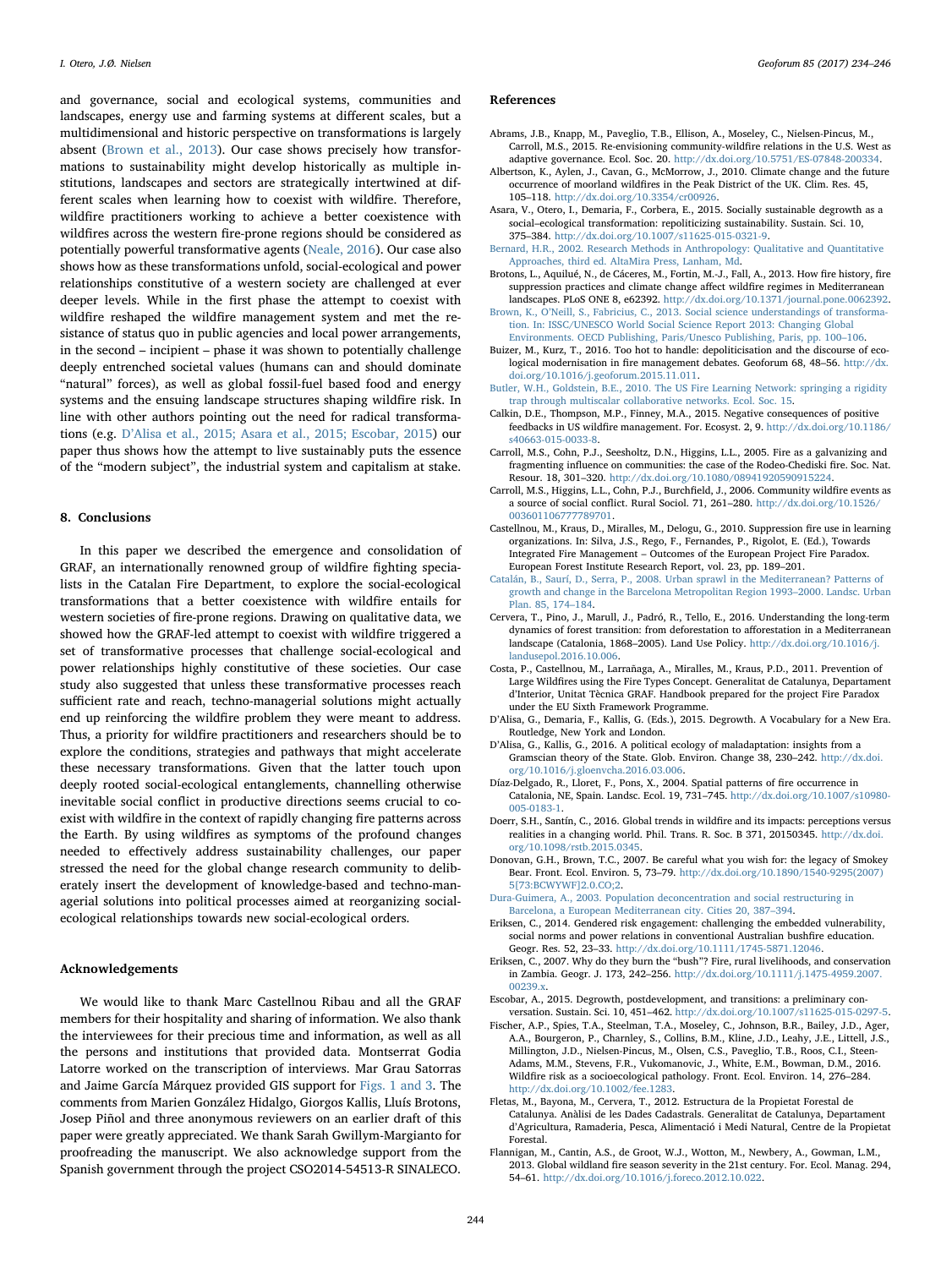[Future Earth, 2014. Future Earth Strategic Research Agenda 2014. International Council](http://refhub.elsevier.com/S0016-7185(17)30219-1/h0140) [for Science \(ICSU\), Paris.](http://refhub.elsevier.com/S0016-7185(17)30219-1/h0140)

<span id="page-11-0"></span>[Future Earth, 2013. Future Earth Initial Design: Report of the Transition Team.](http://refhub.elsevier.com/S0016-7185(17)30219-1/h0145) [International Council for Science \(ICSU\), Paris.](http://refhub.elsevier.com/S0016-7185(17)30219-1/h0145)

- González, J.R., Pukkala, T., 2007. Characterization of forest fires in Catalonia (north-east Spain). Eur. J. For. Res. 126, 421–429. [http://dx.doi.org/10.1007/s10342-006-](http://dx.doi.org/10.1007/s10342-006-0164-0) [0164-0.](http://dx.doi.org/10.1007/s10342-006-0164-0)
- <span id="page-11-28"></span>González-Hidalgo, M., Otero, I., Kallis, G., 2014. Seeing beyond the smoke: the political ecology of fire in Horta de Sant Joan (Catalonia). Environ. Plan. A 46, 1014–1031. [http://dx.doi.org/10.1068/a45600.](http://dx.doi.org/10.1068/a45600)

<span id="page-11-15"></span>Howitt, R., 2014. Coexisting with Fire? a commentary on the scale politics of adaptation. Geogr. Res. 52, 61–64. [http://dx.doi.org/10.1111/1745-5871.12036.](http://dx.doi.org/10.1111/1745-5871.12036)

<span id="page-11-18"></span>IDESCAT (Institut d'Estadística de Catalunya), 2016. Demographic data. Available at: < [www.idescat.cat](http://www.idescat.cat) > (accessed 08 August 2016).

<span id="page-11-19"></span>INE (Instituto Nacional de Estadística), 2016. España en cifras 2016. Available at: <  $www.ine. es$   $>$ .

- <span id="page-11-37"></span>IPCC, 2014. Climate Change 2014: Synthesis Report. Contribution of Working Groups I, II and III to the Fifth Assessment Report of the Intergovernmental Panel on Climate Change [Core Writing Team, R.K. Pachauri and L.A. Meyer (eds.)]. IPCC, Geneva, Switzerland.
- <span id="page-11-7"></span>Jolly, W.M., Cochrane, M.A., Freeborn, P.H., Holden, Z.A., Brown, T.J., Williamson, G.J., Bowman, D.M.J.S., 2015. Climate-induced variations in global wildfire danger from 1979 to 2013. Nat. Commun. 6, 7537. [http://dx.doi.org/10.1038/ncomms8537.](http://dx.doi.org/10.1038/ncomms8537)
- <span id="page-11-6"></span>Krawchuk, M.A., Moritz, M.A., Parisien, M.-A., Dorn, J.V., Hayhoe, K., 2009. Global pyrogeography: the current and future distribution of wildfire. PLoS ONE 4, e5102. <http://dx.doi.org/10.1371/journal.pone.0005102>.
- Kull, C.A., 2002. Madagascar aflame: landscape burning as peasant protest, resistance, or a resource management tool? Polit. Geogr. 21, 927–953. [http://dx.doi.org/10.1016/](http://dx.doi.org/10.1016/S0962-6298(02)00054-9) [S0962-6298\(02\)00054-9](http://dx.doi.org/10.1016/S0962-6298(02)00054-9).

<span id="page-11-38"></span>[Llebot, J.E. \(Ed.\), 2010. Segon Informe sobre el Canvi Climàtic a Catalunya. Institut](http://refhub.elsevier.com/S0016-7185(17)30219-1/h0195) d'[Estudis Catalans and Generalitat de Catalunya](http://refhub.elsevier.com/S0016-7185(17)30219-1/h0195).

- <span id="page-11-33"></span>Loepfe, L., Martinez-Vilalta, J., Piñol, J., 2012. Management alternatives to offset climate change effects on Mediterranean fire regimes in NE Spain. Clim. Change 115, 693–707. <http://dx.doi.org/10.1007/s10584-012-0488-3>.
- Loepfe, L., Martinez-Vilalta, J., Piñol, J., 2011. An integrative model of human-influenced fire regimes and landscape dynamics. Environ. Model. Softw. 26, 1028–1040. [http://](http://dx.doi.org/10.1016/j.envsoft.2011.02.015) [dx.doi.org/10.1016/j.envsoft.2011.02.015.](http://dx.doi.org/10.1016/j.envsoft.2011.02.015)
- <span id="page-11-31"></span>Loepfe, L., Martinez-Vilalta, J., Oliveres, J., Piñol, J., Lloret, F., 2010. Feedbacks between fuel reduction and landscape homogenisation determine fire regimes in three Mediterranean areas. For. Ecol. Manag. 259, 2366–2374. [http://dx.doi.org/10.1016/](http://dx.doi.org/10.1016/j.foreco.2010.03.009) [j.foreco.2010.03.009](http://dx.doi.org/10.1016/j.foreco.2010.03.009).
- Martinez-Alier, [J., 2002. The Environmentalism of the Poor: A Study of Ecological](http://refhub.elsevier.com/S0016-7185(17)30219-1/h0215) Confl[icts and Valuation. Edward Elgar.](http://refhub.elsevier.com/S0016-7185(17)30219-1/h0215)
- Marull, J., Tello, E., Wilcox, P.T., Coll, F., Pons, M., Warde, P., Valldeperas, N., Ollés, A., 2014. Recovering the landscape history behind a Mediterranean edge environment (The Congost Valley, Catalonia, 1854–2005): the importance of agroforestry systems in biological conservation. Appl. Geogr. 54, 1–17. [http://dx.doi.org/10.1016/j.](http://dx.doi.org/10.1016/j.apgeog.2014.06.030) [apgeog.2014.06.030](http://dx.doi.org/10.1016/j.apgeog.2014.06.030).
- <span id="page-11-11"></span>McCaffrey, S., 2015. Community wildfire preparedness: a global state-of-the-knowledge summary of social science research. Curr. For. Rep. 1, 81–90. [http://dx.doi.org/10.](http://dx.doi.org/10.1007/s40725-015-0015-7) [1007/s40725-015-0015-7](http://dx.doi.org/10.1007/s40725-015-0015-7).
- <span id="page-11-9"></span>McKenzie, D., Gedalof, Z.'ev, Peterson, D.L., Mote, P., 2004. Climatic change, wildfire, and conservation. Conserv. Biol. 18, 890–902. [http://dx.doi.org/10.1111/j.1523-](http://dx.doi.org/10.1111/j.1523-1739.2004.00492.x) [1739.2004.00492.x.](http://dx.doi.org/10.1111/j.1523-1739.2004.00492.x)
- Miralles, M., Kraus, D., Molina, D., Loureiro, C., Delogu, G., Ribet, N., Vilalta, O., 2010. Improving suppression fire capacity. In: Silva, J.S., Rego, F., Fernandes, P., Rigolot, E. (Ed.), Towards Integrated Fire Management – Outcomes of the European Project Fire Paradox. European Forest Institute Research Report, vol. 23, pp. 203–215.
- <span id="page-11-5"></span>Moran, E.F., Lopez, M.C., 2016. Future directions in human-environment research. Environ. Res. 144 (Part B), 1–7. <http://dx.doi.org/10.1016/j.envres.2015.09.019>.
- <span id="page-11-14"></span>Moritz, M.A., Batllori, E., Bradstock, R.A., Gill, A.M., Handmer, J., Hessburg, P.F., Leonard, J., McCaffrey, S., Odion, D.C., Schoennagel, T., Syphard, A.D., 2014. Learning to coexist with wildfire. Nature 515, 58–66. [http://dx.doi.org/10.1038/](http://dx.doi.org/10.1038/nature13946) [nature13946.](http://dx.doi.org/10.1038/nature13946)

Moritz, M.A., Parisien, M.-A., Batllori, E., Krawchuk, M.A., Van Dorn, J., Ganz, D.J., Hayhoe, K., 2012. Climate change and disruptions to global fire activity. Ecosphere 3, 1–22. [http://dx.doi.org/10.1890/ES11-00345.1.](http://dx.doi.org/10.1890/ES11-00345.1)

<span id="page-11-3"></span>Moser, S.C., 2016. Editorial overview: transformations and co-design: co-designing research projects on social transformations to sustainability. Curr. Opin. Environ. Sustain. <http://dx.doi.org/10.1016/j.cosust.2016.10.001>.

<span id="page-11-27"></span>National Wildfire Coordinating Group, 2015. Glossary of Wildland Fire Terminology.

- <span id="page-11-30"></span>Available at: [<https://www.nwcg.gov/glossary-of-wildland-](http://www.elsevier.com/xml/linking-roles/text/html)fire-terminology>.<br>Neale, T., 2017. "Are we wasting our time?": bushfire practitioners and flammable futures in northern Australia. Soc. Cult. Geogr. 1–23. [http://dx.doi.org/10.1080/14649365.](http://dx.doi.org/10.1080/14649365.2017.1285423) [2017.1285423.](http://dx.doi.org/10.1080/14649365.2017.1285423)
- <span id="page-11-40"></span>Neale, T., 2016. Burning anticipation: wildfire, risk mitigation and simulation modelling in Victoria, Australia. Environ. Plan. A 48, 2026–2045. [http://dx.doi.org/10.1177/](http://dx.doi.org/10.1177/0308518X16651446) [0308518X16651446](http://dx.doi.org/10.1177/0308518X16651446).
- North, M.P., Stephens, S.L., Collins, B.M., Agee, J.K., Aplet, G., Franklin, J.F., Fulé, P.Z., 2015. Reform forest fire management. Science 349, 1280–1281. [http://dx.doi.org/](http://dx.doi.org/10.1126/science.aab2356) [10.1126/science.aab2356](http://dx.doi.org/10.1126/science.aab2356).

<span id="page-11-4"></span>Nelson, D.R., Adger, W.N., Brown, K., 2007. Adaptation to environmental change: contributions of a resilience framework. Annu. Rev. Environ. Resour. 32, 395–419. [http://dx.doi.org/10.1146/annurev.energy.32.051807.090348.](http://dx.doi.org/10.1146/annurev.energy.32.051807.090348)

<span id="page-11-1"></span>O'Brien, K., 2013. Global environmental change III Closing the gap between knowledge and action. Prog. Hum. Geogr. 37, 587–596. [http://dx.doi.org/10.1177/](http://dx.doi.org/10.1177/0309132512469589)

[0309132512469589.](http://dx.doi.org/10.1177/0309132512469589)

- <span id="page-11-2"></span>O'Brien, K., 2011. Global environmental change II: From adaptation to deliberate transformation. Prog. Hum. Geogr. <http://dx.doi.org/10.1177/0309132511425767>.
- <span id="page-11-10"></span>O'Neill, S.J., Handmer, J., 2012. Responding to bushfire risk: the need for transformative adaptation. Environ. Res. Lett. 7, 14018. [http://dx.doi.org/10.1088/1748-9326/7/](http://dx.doi.org/10.1088/1748-9326/7/1/014018) [1/014018.](http://dx.doi.org/10.1088/1748-9326/7/1/014018)
- <span id="page-11-25"></span>Otero, I., Castellnou, M., González, I., Arilla E., Castell, Ll., Castellví, J., Sánchez, F., submitted for publication. Democratizing wildfire strategies. Do you realize what it means? Insights from a participatory process in the Montseny region (Catalonia, Spain).
- <span id="page-11-26"></span>Otero, I., 2011. Matadepera, Barcelona Metropolitan Region, Spain: Peasant memory for wildfire prevention. Recovery of social-ecological memory for building resilience to wildfires. Policy report. United Cities and Local Governments Committee on Social Inclusion and Participative Democracy < [http://www.uclg-cisdp.org/sites/default/](http://www.uclg-cisdp.org/sites/default/files/Matadepera_2010_en_final.pdf) fi[les/Matadepera\\_2010\\_en\\_](http://www.uclg-cisdp.org/sites/default/files/Matadepera_2010_en_final.pdf)final.pdf > .
- <span id="page-11-35"></span>Otero, I., Marull, J., Tello, E., Diana, G.L., Pons, M., Coll, F., Boada, M., 2015. Land abandonment, landscape, and biodiversity: questioning the restorative character of the forest transition in the Mediterranean. Ecol. Soc. 20. [http://dx.doi.org/10.5751/](http://dx.doi.org/10.5751/ES-07378-200207) [ES-07378-200207](http://dx.doi.org/10.5751/ES-07378-200207).
- Otero, I., Boada, M., Tàbara, J.D., 2013. Social–ecological heritage and the conservation of Mediterranean landscapes under global change. A case study in Olzinelles (Catalonia). Land Use Policy 30, 25–37. [http://dx.doi.org/10.1016/j.landusepol.](http://dx.doi.org/10.1016/j.landusepol.2012.02.005) [2012.02.005](http://dx.doi.org/10.1016/j.landusepol.2012.02.005).
- <span id="page-11-39"></span>Otero, I. 2010. The rural-urban socioecological transformation of Mediterranean mountain areas under global change. Local studies in Olzinelles and Matadepera (Barcelona Metropolitan Region). PhD dissertation. Universitat Autònoma de Barcelona, Barcelona, Spain.
- Parcerisas, L., Marull, J., Pino, J., Tello, E., Coll, F., Basnou, C., 2012. Land use changes, landscape ecology and their socioeconomic driving forces in the Spanish Mediterranean coast (El Maresme County, 1850–2005). Environ. Sci. Policy 23, 120–132. [http://dx.doi.org/10.1016/j.envsci.2012.08.002.](http://dx.doi.org/10.1016/j.envsci.2012.08.002)

<span id="page-11-24"></span>[Peix, J., 1999. Foc Verd II. Programa de Gestió del Risc d](http://refhub.elsevier.com/S0016-7185(17)30219-1/h0335)'Incendi Forestal. Generalitat de Catalunya, Departament d'[Agricultura, Ramaderia i Pesca.](http://refhub.elsevier.com/S0016-7185(17)30219-1/h0335)

- <span id="page-11-32"></span>Piñol, J., Castellnou, M., Beven, K.J., 2007. Conditioning uncertainty in ecological models: assessing the impact of fire management strategies. Ecol. Model. 207, 34–44. [http://dx.doi.org/10.1016/j.ecolmodel.2007.03.020.](http://dx.doi.org/10.1016/j.ecolmodel.2007.03.020)
- <span id="page-11-36"></span>Piñol, J., Beven, K., Viegas, D.X., 2005. Modelling the effect of fire-exclusion and prescribed fire on wildfire size in Mediterranean ecosystems. Ecol. Model. 183, 397–409. [http://dx.doi.org/10.1016/j.ecolmodel.2004.09.001.](http://dx.doi.org/10.1016/j.ecolmodel.2004.09.001)

<span id="page-11-20"></span>Piñol, J., Terradas, J., Lloret, F., 1998. Climate warming, wildfire hazard, and wildfire occurrence in Coastal Eastern Spain. Clim. Change 38, 345–357. [http://dx.doi.org/](http://dx.doi.org/10.1023/A:1005316632105) [10.1023/A:1005316632105.](http://dx.doi.org/10.1023/A:1005316632105)

- Piqué, M., Valor, T., Castellnou, M., Pagés, J., Larrañaga, A., Miralles, M., Cervera, T., 2011. Integració del Risc de Grans Incendis Forestals (GIF) en la Gestió Forestal. Incendis Tipus i Vulnerabilitat de les Estructures Forestals al Foc de Capçades. Generalitat de Catalunya, Departament d'Agricultura, Ramaderia, Pesca, Alimentació i Medi Natural, Centre de la Propietat Forestal.
- <span id="page-11-13"></span>Plana, E., Martín, D., Font, M., Serra, M., Molina, D., 2015. Social factor and territorial dimension of wildfire risk management: managing societal involvement and crosssectoral planning. FIREfficient Project, deliverable 15.

<span id="page-11-29"></span>[Plana, E., 2011. Integració del risc d](http://refhub.elsevier.com/S0016-7185(17)30219-1/h0365)'incendis en la planificació forestal estratègica i l'[ordenació del territori. Treballs de la Societat Catalana de Geogra](http://refhub.elsevier.com/S0016-7185(17)30219-1/h0365)fia 71–72, 69–91.

<span id="page-11-12"></span>Prior, T., Eriksen, C., 2013. Wildfire preparedness, community cohesion and social–ecological systems. Glob. Environ. Change 23, 1575–1586. [http://dx.doi.org/10.1016/j.](http://dx.doi.org/10.1016/j.gloenvcha.2013.09.016) [gloenvcha.2013.09.016.](http://dx.doi.org/10.1016/j.gloenvcha.2013.09.016)

[Pyne, S., 2012. Fire: Nature and Culture. Reaktion Books](http://refhub.elsevier.com/S0016-7185(17)30219-1/h0375).

- <span id="page-11-21"></span>[Pyne, S., 1997. Vestal Fire. An Environmental History, Told Through Fire, of Europe and](http://refhub.elsevier.com/S0016-7185(17)30219-1/h0380) Europe'[s Encounter with the World. University of Washington Press.](http://refhub.elsevier.com/S0016-7185(17)30219-1/h0380)
- <span id="page-11-17"></span>Pyne, S.J., 2009. The human geography of fire: a research agenda. Prog. Hum. Geogr. 33, 443–446. [http://dx.doi.org/10.1177/0309132508101598.](http://dx.doi.org/10.1177/0309132508101598)
- <span id="page-11-34"></span>Regos, A., Aquilué, N., Retana, J., De Cáceres, M., Brotons, L., 2014. Using unplanned fires to help suppressing future large fires in Mediterranean forests. PLoS ONE 9, e94906. <http://dx.doi.org/10.1371/journal.pone.0094906>.

<span id="page-11-16"></span>[Robbins, P., 2012. Political Ecology: A Critical Introduction, second ed. Wiley-Blackwell,](http://refhub.elsevier.com/S0016-7185(17)30219-1/h0395) [Malden,](http://refhub.elsevier.com/S0016-7185(17)30219-1/h0395) MA.

- <span id="page-11-22"></span>Savalls, C., 2009a. Els bombers de les diputacions provincials (1962–1980). In: Bombers de Catalunya. Història i Present. Generalitat de Catalunya, Departament d'Interior, Relacions Institucionals i Participació, pp. 122–153.
- <span id="page-11-23"></span>Savalls, C., 2009b. Els bombers de la Generalitat (1980–2008). In: Bombers de Catalunya. Història i Present. Generalitat de Catalunya, Departament d'Interior, Relacions Institucionals i Participació, pp. 154–195.
- <span id="page-11-8"></span>Schelhaas, M.-J., Nabuurs, G.-J., Schuck, A., 2003. Natural disturbances in the European forests in the 19th and 20th centuries. Glob. Change Biol. 9, 1620–1633. [http://dx.](http://dx.doi.org/10.1046/j.1365-2486.2003.00684.x) [doi.org/10.1046/j.1365-2486.2003.00684.x.](http://dx.doi.org/10.1046/j.1365-2486.2003.00684.x)

Seidl, R., Schelhaas, M.-J., Rammer, W., Verkerk, P.J., 2014. Increasing forest disturbances in Europe and their impact on carbon storage. Nat. Clim. Change 4, 806–810. [http://dx.doi.org/10.1038/nclimate2318.](http://dx.doi.org/10.1038/nclimate2318)

- Sletto, B., 2008. The Knowledge that Counts: Institutional Identities, Policy Science, and the Conflict Over Fire Management in the Gran Sabana, Venezuela. World Dev. 36, 1938–1955. <http://dx.doi.org/10.1016/j.worlddev.2008.02.008>.
- Spies, T.A., White, E.M., Kline, J.D., Fischer, A.P., Ager, A., Bailey, J., Bolte, J., Koch, J., Platt, E., Olsen, C.S., Jacobs, D., Shindler, B., Steen-Adams, M.M., Hammer, R., 2014. Examining fire-prone forest landscapes as coupled human and natural systems. Ecol. Soc. 19. [http://dx.doi.org/10.5751/ES-06584-190309.](http://dx.doi.org/10.5751/ES-06584-190309)

[Swyngedouw, E., 2010. Apocalypse forever? Post-political populism and the sprectre of](http://refhub.elsevier.com/S0016-7185(17)30219-1/h0430) [climate change. Theory, Cult. Soc. 27, 213](http://refhub.elsevier.com/S0016-7185(17)30219-1/h0430)–232.